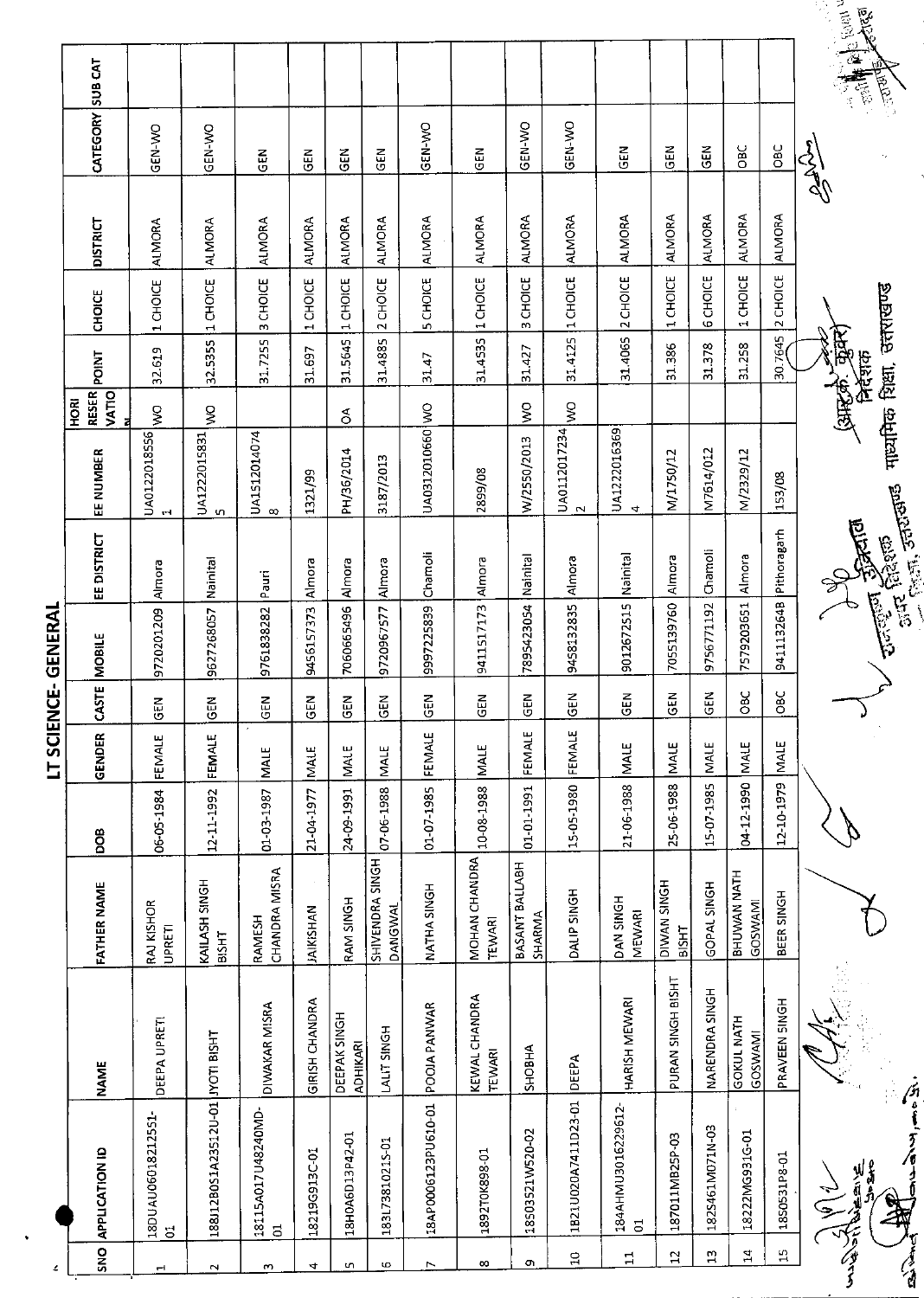|                      |                                            |                                                 |                           |                  |                            |                    |                                | ă                              |
|----------------------|--------------------------------------------|-------------------------------------------------|---------------------------|------------------|----------------------------|--------------------|--------------------------------|--------------------------------|
|                      | CATEGORY SUB CAT                           | OBC-VO                                          | 뉴                         | SC-WO            | 59                         | ပ္တ                | $\frac{8}{5}$                  | GEN-ST-<br>$\geq$              |
|                      | <b>DISTRICT</b>                            |                                                 |                           | <b>ALMORA</b>    |                            | <b>ALMORA</b>      |                                |                                |
|                      | <b>CHOICE</b>                              | 30.5835   8 CHOICE   ALMORA                     | 29.9335 8 CHOICE ALMORA   | 29.4935 2 CHOICE | 4 CHOICE ALMORA            | <b>Z</b> CHOICE    | 29.2005 3 CHOICE ALMORA        | 17.8095 3 CHOICE ALMORA        |
|                      |                                            |                                                 |                           |                  | 29.306                     | 29.214             |                                |                                |
|                      | <b>RESER</b> POINT<br><b>VATIO</b><br>HORI | $\frac{1}{2}$                                   |                           | $\frac{1}{2}$    |                            |                    |                                |                                |
|                      | EE NUMBER                                  | JA2412009W5<br>78                               | 1952/2014                 | W/156/2014       | 2802/013                   | 2066/2014          | UA2112010617                   | UA1222016494 EX                |
|                      | EE DISTRICT                                |                                                 |                           | Udham 5<br>Nagar |                            |                    |                                |                                |
| <b>IENCE-GENEKAL</b> | <b>MOBILE</b>                              | 7835432795 Uttarkashi                           | 9627669963 Dehradun       | 9410580714       | 9897384869 Lehri           | 7248242516 Chamoli | 9027489992 Tehri               | 9411428894   Nainital          |
|                      | CASTE                                      | OBC                                             | <u>ភ</u>                  | <u>52</u>        | <u>se</u>                  | <u>52</u>          | $\frac{8}{5}$                  | 뉴                              |
| こっこ                  | GENDER                                     |                                                 |                           | FEMALE           |                            |                    |                                |                                |
|                      | 800                                        | 08-03-1983 FEMALE                               | 03-02-1992 MALE           | 19-08-1985       | 04-06-1988 MALE            | 01-01-1991 MALE    | 26-06-1987 MALE                | 03-03-1993 FEMALE              |
|                      | FATHER NAME                                | SHRI AMAR SINGH<br>PANWAR                       | H5NIS TAGAT<br>RATHOUR    | DAYA RAM         | DHANPURU LAL<br><b>HAH</b> | KISHAN LAL         | CHHOTEY LAL                    | <b>VIRENDRA 5INGH</b><br>RAWAT |
|                      | <b>NAME</b>                                | PANWAR                                          | SIKENDER SINGH<br>RATHOUR | <b>INDRA</b>     | VIKASH 5HAH                | PAWAN KUMAR        |                                | KAJAL RAWAT                    |
|                      | <b>NO APPLICATION ID</b>                   | 187U2W05A428PA901- AN5HU MALA<br>$\overline{5}$ | 18S2121R0954-01           | 18065W1I214-01   | 18215V08203-01             | 180P2K266410-01    | 1852L01361A1170U2-02 5UMIT LAL | 18RU31464KA212029-<br>8        |
|                      |                                            | ڡۣ                                              |                           | œ                | ្ន                         | g                  | ದ                              | 22                             |



 $\mathcal{P}_{\mathcal{S}}$ **VELLE Architecture**  $\widetilde{\mathcal{F}}$ R. 551000 माजमिक शिक्षा, उत्तराखण्ड (प्रोफ्से कुंवर)<br>(निर्वेशक

**IT SCIENCE, GENERAL**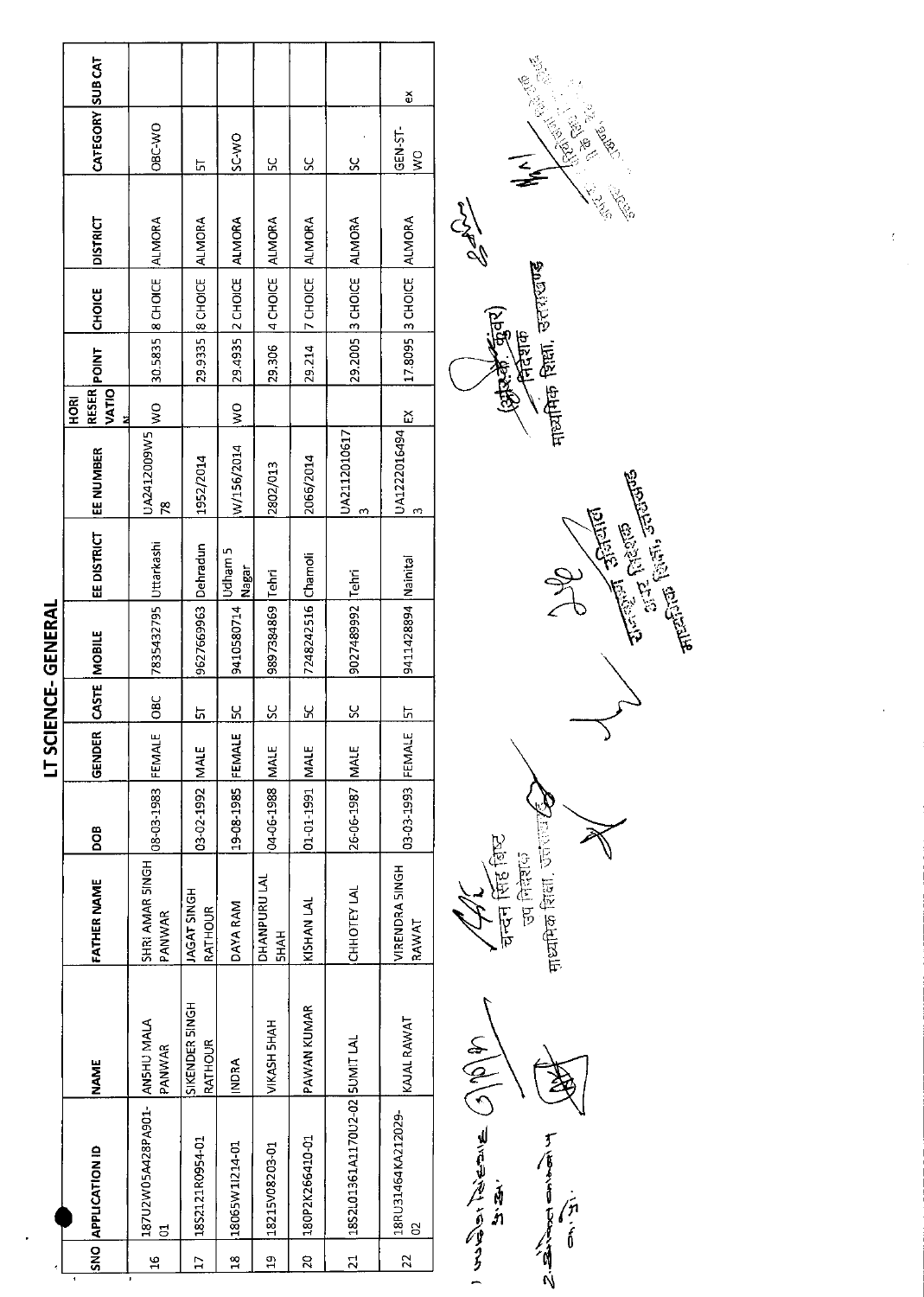|                    | CATEGORY SUB CAT   | <b>GEN</b>                  | GEN-WO              | 군<br>영               | GEN-OBC            | <b>GEN</b>                            | <b>ORN-NO</b>         | ပ္ပ                                  | <b>DBC</b>           | <b>OW-3S</b>                         |
|--------------------|--------------------|-----------------------------|---------------------|----------------------|--------------------|---------------------------------------|-----------------------|--------------------------------------|----------------------|--------------------------------------|
|                    | <b>DISTRICT</b>    | BAGESHWAR                   | <b>BAGESHWAR</b>    | BAGESHWAR            | BAGESHWAR          | <b>BAGESHWAR</b>                      | <b>BAGESHWAR</b>      | <b>BAGESHWAR</b>                     | <b>BAGESHWAR</b>     | BAGESHWAR                            |
|                    | <b>CHOICE</b>      | 32.2205 2 CHOICE            | 32.1685 1 CHOICE    | 1 CHOICE             | 2 CHOICE           | 31.2405 2 CHOICE                      | 31.1395 3 CHOICE      | 31.1245 1 CHOICE                     | 1 CHOICE             | 23.9485 4 CHOICE                     |
|                    | <b>RESER</b> POINT |                             |                     | 31.733               | 31.406             |                                       |                       |                                      | 30.888               |                                      |
|                    | VATIO<br>HORI      |                             |                     |                      |                    |                                       | $\geq$                |                                      |                      |                                      |
|                    | EE NUMBER          | UA0312016345                | 196/2014            | 2842/08              | 1460/09            | UA0122016T67<br>$\frac{3}{2}$         | W/440/09              | UA0212010366                         | 336/2017             | UA0112015104<br>$\frac{38}{3}$       |
|                    | EE DISTRICT        |                             | Bageshwar           |                      |                    |                                       |                       |                                      |                      |                                      |
| <br>  <br>  <br> } | CASTE MOBILE       | 8909206912 Chamoli          | 8126236388          | 9917525884 Bageshwar | 8979484210 Chamoli | 9458177108 Almora                     | 9837587827   Nainital | 9720454847 Bageshwar                 | 7351093557 Bageshwar | 9759104889 Almora                    |
| <br> }<br>         |                    | <b>GEN</b>                  | $rac{1}{6}$         | <b>SEN</b>           | OBC                | <b>N3D</b>                            | $rac{1}{65}$          | Š                                    | <b>OBC</b>           | <u>ម</u>                             |
| j<br>;<br>;        | GENDER             |                             | FEMALE              | <b>MALE</b>          |                    |                                       | FEMALE                |                                      |                      |                                      |
|                    | <b>800</b>         | 05-09-1987   MALE           | 24-04-1990          | 26-06-1987           | 27-06-1984 MALE    | 24-06-1988 MALE                       | 27-09-1978            | 10-05-1990   MALE                    | 14-09-1976 MALE      | 10-06-1989 FEMALE                    |
|                    | <b>FATHER NAME</b> | TULSI DATT<br><b>MISHRA</b> | Y K JOSHI           | TRILOK SINGH         | KALAM SINGH        | DEVENDRA SINGH<br><b>BISHT</b>        | BADRI DATT<br>PANDEY  | JAGDISH RAM                          | <b>BALA GIRI</b>     | CHIRANJI LAL                         |
|                    | NAME               | SATYENDRA MISHRA            | <b>IHSO1 INIMAY</b> | RAJAN 5INGH          | BALWANT SINGH      | PUSHKAR PAL SINGH<br><b>BISHT</b>     | SANGEETA PANDEY       | PREM SHANKAR                         | PRATAP GIRI          | NEHA KAUSHAL                         |
|                    | NO APPLICATION ID  | 18613410AMUS57320-<br>đ     | 186941Y21J0-02      | 188R80224-01         | 181B90064-01       | 186PT6922A03B1U701-<br>$\overline{5}$ | 18PW405094-01         | 18223010P50U6617A-<br>$\overline{5}$ | 187G02P3316-01       | 18814U305A111020N-<br>$\overline{5}$ |
|                    |                    |                             |                     |                      |                    |                                       |                       |                                      |                      |                                      |



CEL माध्यमिक शिक्षा, उत्तराखण्ड निदेशक

माध्यमिक है।

**CONTRACTOR**<br>The Contractor of the Contractor  $\frac{1}{\sqrt{2}}$ 

万万三十万百



囊包部 चन्दन सिंह।

**MISSION**<br>BIOMA

LT SCIENCE-GENERAL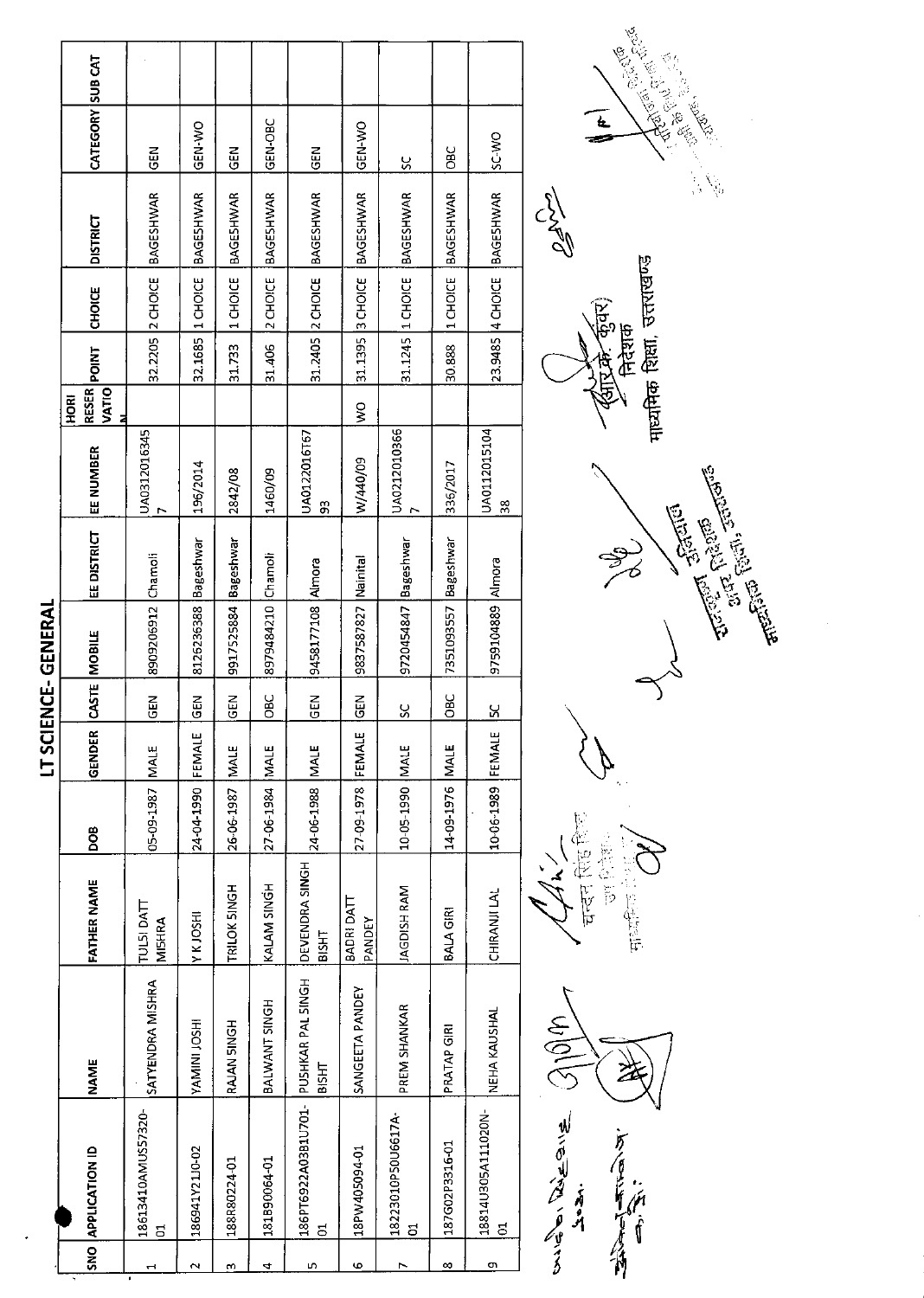| CATEGORY SUB CAT<br>GEN-WO<br>60<br><u>ყ</u><br>29.9835 1 CHOICE CHAMOL<br>32.6325 1 CHOICE CHAMOLI<br>32.986 11 CHOICE CHAMOLI<br><b>DISTRICT</b><br><b>CHOICE</b><br><b>IRESER</b> POINT<br>VATIO<br>o<br>Vo<br>HORI<br>UA0512017193<br>UA0312009288<br>EE DISTRICT   EE NUMBER<br>41412013<br>S4<br>٥<br>9760570037 Dehradun<br>9410535050 Chamoli<br>7060078185 Chamoli<br><b>CASTE MOBILE</b><br>$rac{2}{3}$<br>$\frac{5}{6}$<br><u>ყ</u><br>GENDER<br>20-01-1988 FEMALE<br>03-04-1979 MALE<br>16-07-1986 MALE<br>BOG<br>FATHER NAME<br>GABAR SINGH<br>BIRENDRA LAL<br>HAYAD SINGH RAWAT  DHAN SINGH<br> RAWAT<br>TAMTA<br>POOJA BISHT<br>ARVIND<br><b>NAME</b><br>1823PUA40571019B16-<br>1892AH82R030810U9-<br>1813A411042-01<br>SNO APPLICATION ID<br>ដ<br>m |  |  |  | LT SCIENCE-GENERAL |  |  |  |  |
|---------------------------------------------------------------------------------------------------------------------------------------------------------------------------------------------------------------------------------------------------------------------------------------------------------------------------------------------------------------------------------------------------------------------------------------------------------------------------------------------------------------------------------------------------------------------------------------------------------------------------------------------------------------------------------------------------------------------------------------------------------------------|--|--|--|--------------------|--|--|--|--|
|                                                                                                                                                                                                                                                                                                                                                                                                                                                                                                                                                                                                                                                                                                                                                                     |  |  |  |                    |  |  |  |  |
|                                                                                                                                                                                                                                                                                                                                                                                                                                                                                                                                                                                                                                                                                                                                                                     |  |  |  |                    |  |  |  |  |
|                                                                                                                                                                                                                                                                                                                                                                                                                                                                                                                                                                                                                                                                                                                                                                     |  |  |  |                    |  |  |  |  |
|                                                                                                                                                                                                                                                                                                                                                                                                                                                                                                                                                                                                                                                                                                                                                                     |  |  |  |                    |  |  |  |  |



Controller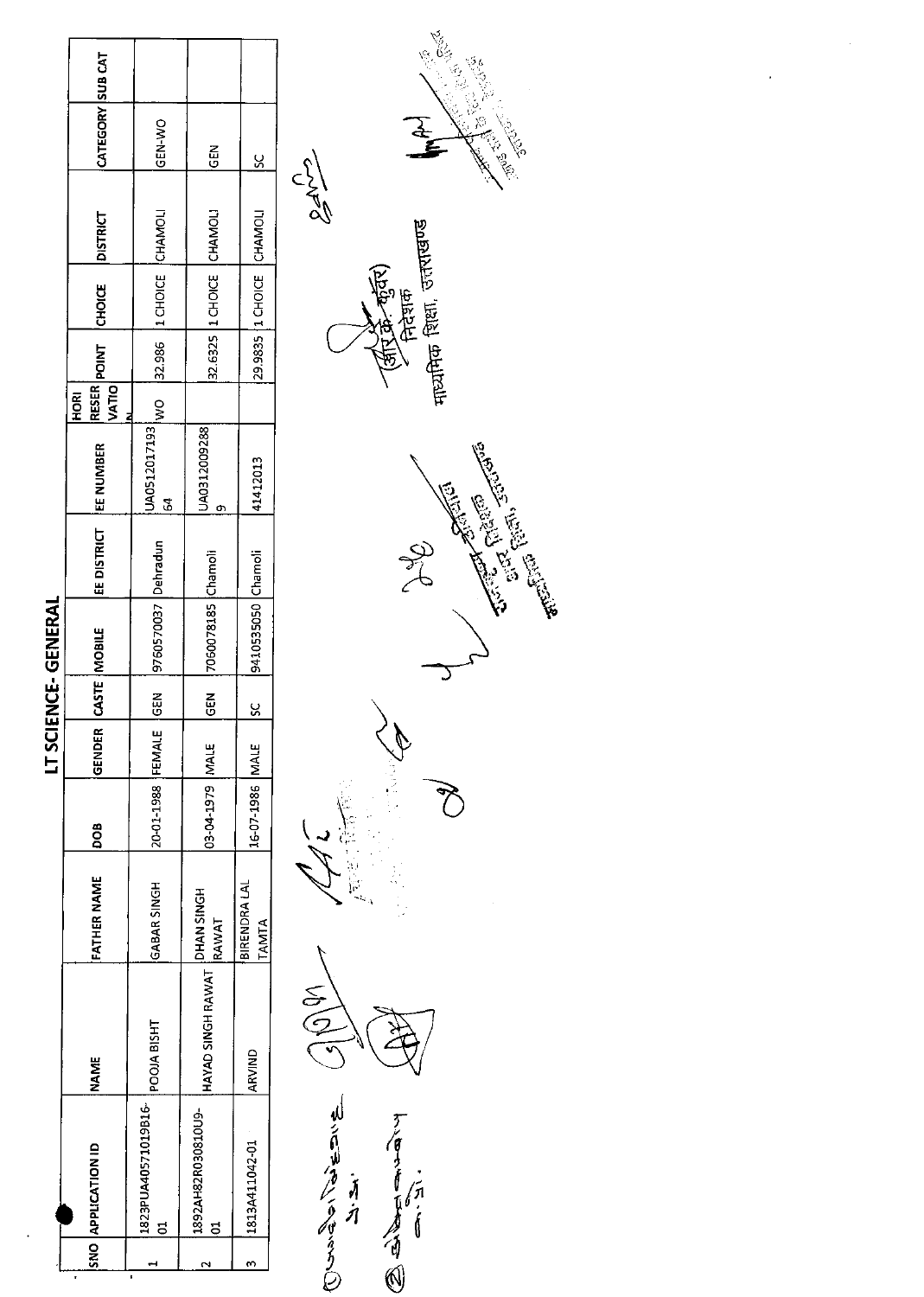| K,     |
|--------|
| r      |
|        |
|        |
|        |
|        |
| ſ      |
|        |
|        |
| I      |
| ī<br>l |
|        |
|        |
|        |
|        |
| ĩ      |
| ľ      |
| Ĩ.     |

|                | SNO APPLICATION ID                    | <b>NAME</b>                  | <b>FATHER NAME</b>               | DOB             | GENDER       | CASTE MOBILE   |                      | EE DISTRICT      | EE NUMBER         | RESER<br>HORI | POINT   | <b>CHOICE</b>     | <b>DISTRICT</b>     | CATEGORY SUB CAT |  |
|----------------|---------------------------------------|------------------------------|----------------------------------|-----------------|--------------|----------------|----------------------|------------------|-------------------|---------------|---------|-------------------|---------------------|------------------|--|
|                |                                       |                              |                                  |                 |              |                |                      |                  |                   | VATIO<br>Z    |         |                   |                     |                  |  |
| H              | 181270137A4U0MM27- MUUNNI MURARI<br>S |                              | <b>IANARDAN</b><br><b>MURARI</b> | 11-07-1984      | FEMALE       | មិ<br>ច        | 7251987174 Champawat |                  | UA0422011737      | ş             |         | 32.9595 1 CHOICE  | CHAMPAWAT           | ON-N3D           |  |
| $\sim$         | 1842P029J3-01                         | EEWAN PANDEY                 | <b>BDPANDEY</b>                  | 17-04-1985      | <b>INALE</b> | $\overline{5}$ | 9536505895           | Champawat        | 2243/09           |               | 31.708  | 1 CHOICE          | CHAMPAWAT           | る<br>5           |  |
| m              | 187A24021H9005U81-<br>5               | <b>HEM CHANDRA</b><br>SORARI | SHIV DATT SORARI 05-07-1984      |                 | <b>MALE</b>  | $rac{1}{65}$   | 7536885252 Champawat |                  | UA0422010197<br>∞ |               |         | 31.5175 11 CHOICE | CHAMPAWAT           | 준<br>연           |  |
| 4              | 185B2190M-01                          | MANOJ SINGH BISHT            | HEERA SINGH<br>BISHT             | 20-03-1986      | <b>NALE</b>  | <b>GEN</b>     | 8937908583           | Almora           | 925/10            |               | 31.375  | 5 CHOICE          | CHAMPAWAT           | M3D              |  |
| LŊ,            | 18J2300814ARU1127-01 RAJANI JOSHI     |                              | <b>B.B.IOSHI</b>                 | 25-11-1981      | FEMALE       | <b>GEN</b>     | 9837921247           | Udham S<br>Nagar | UA2312018710<br>4 | $\geq$        | 31.2925 | 3 CHOICE          | CHAMPAWAT           | <b>ORN-MO</b>    |  |
| <b>G</b>       | 18954512T06-01                        | TARA SINGH                   | LAL SINGH                        | 21-06-1977 MALE |              | $\overline{5}$ | 9837940083           | Nainital         | 695/2014          |               | 31.1725 | 4 CHOICE          | CHAMPAWAT           | る<br>05          |  |
| $\overline{ }$ | 1839V8R0170-01                        | VIJAY SINGH RAWAT            | CHATAR SINGH<br>RAWAT            | 15-06-1982      | <b>MALE</b>  | OBC            | 8979491583           | Tehri            | 7980/013          |               | 30.6625 | 6 CHOICE          | CHAMPAWAT           | <b>OBC</b>       |  |
| $\infty$       | 188133P08M6PS-01                      | SURAJ PRAKASH                | <b>ALTA PRASAD</b>               | 01-06-1981      | <b>MALE</b>  | ပ္တ            | 9536083322           | Udham S<br>Nagar | M/P/8386/013      |               | 30.4425 | 2 CHOICE          | CHAMPAWAT           | ပ္တ              |  |
| c)             | 18D571S110-01                         | DOLI SAINI                   | ASHOK KUMAR<br><b>SAINI</b>      | 22-01-1984      | FEMALE       | OBC            | 9837705858 Haridwar  |                  | 1751/10           | ş             | 30.431  |                   | 12 CHOICE CHAMPAWAT | OBC-WO           |  |
| $\Omega$       | 1834095122-01                         | SUNITA                       | P R ARYA                         | 25-07-1990      | FEMALE       | <u>ម</u>       | 8859019426           | Bageshwar        | 239/2014          | $\frac{1}{2}$ | 22.864  | <b>SCHOICE</b>    | CHAMPAWAT           | SC-WO            |  |
|                | CONTINENTIAL<br>c<br>و                |                              |                                  |                 |              |                |                      |                  |                   |               |         |                   |                     |                  |  |

' चन्दन सिंह विष्ट<br>उप सिंह विष्ट 中国的第三章



माध्यमिक शिक्षा, उत्तराखण्ड<br>भाष्यमिक शिक्षा, उत्तराखण्ड <u>र्ट्सहरू</u> Arthur Children Children  $\frac{1}{2}$ 



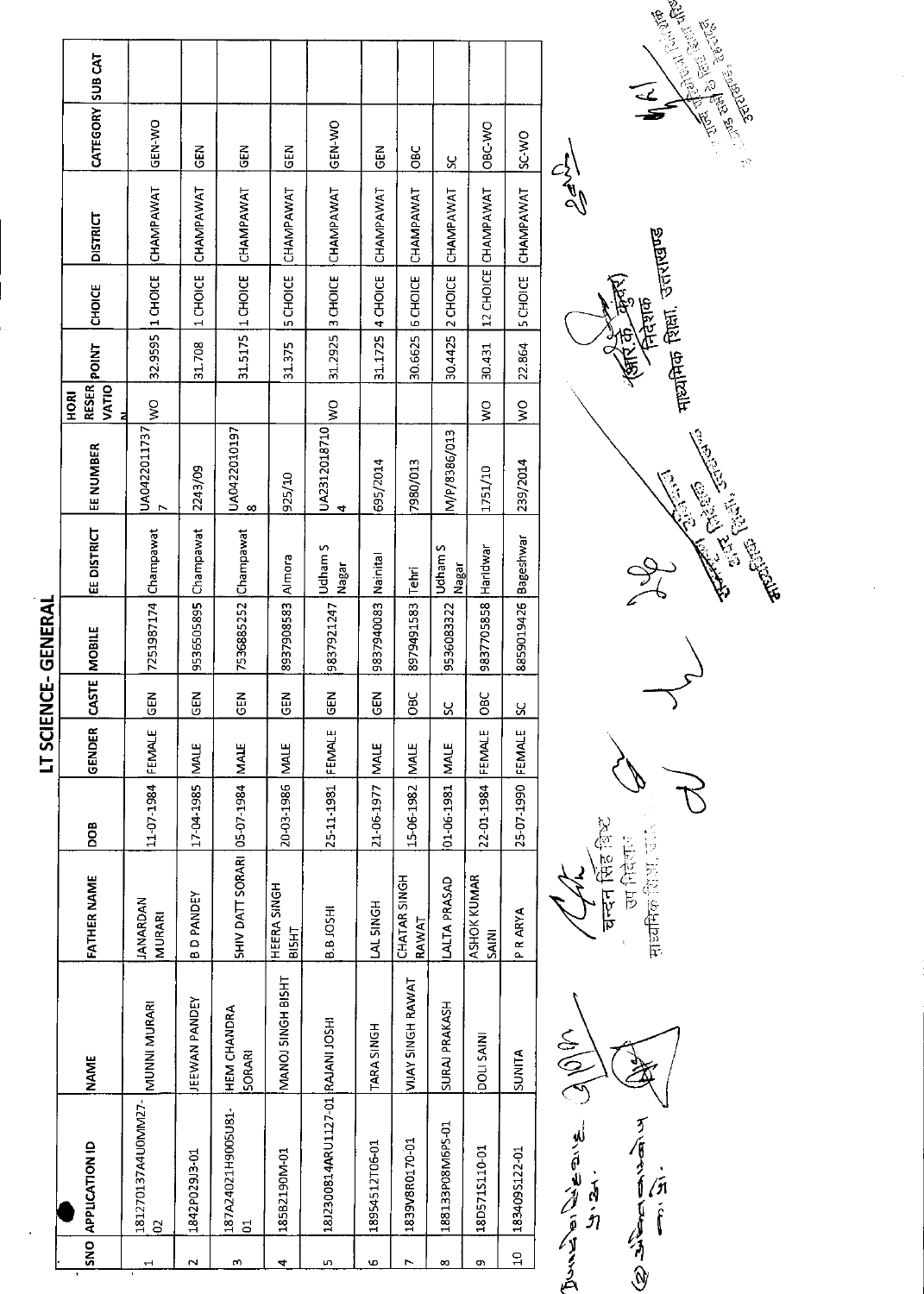|                      | CATEGORY SUB CAT          | GEN-WO                                   |
|----------------------|---------------------------|------------------------------------------|
|                      | <b>DISTRICT</b>           |                                          |
|                      | <b>RESER</b> POINT CHOICE |                                          |
|                      |                           |                                          |
|                      | VATIO<br><b>MORI</b><br>2 |                                          |
|                      |                           | JA0512017798 WO 32.472 1 CHDICE DEHRADUN |
|                      | EE DISTRICT   EE NUMBER   |                                          |
| <b>IENCE-GENERAL</b> | CASTE MOBILE              | 997032994 Dehradun                       |
|                      |                           | ー<br>品D                                  |
| <b>LISCI</b>         | GENDER                    |                                          |
|                      |                           | 28-05-1989 FEMALE                        |
|                      | FATHER NAME   DOB         | JMESH CHAND<br><b>DOBHAL</b>             |
|                      | <b>NAME</b>               | MEGHA DOBHAL                             |
|                      | SNO APPLICATION ID        | 187U13A0781029D5M-                       |
|                      |                           |                                          |



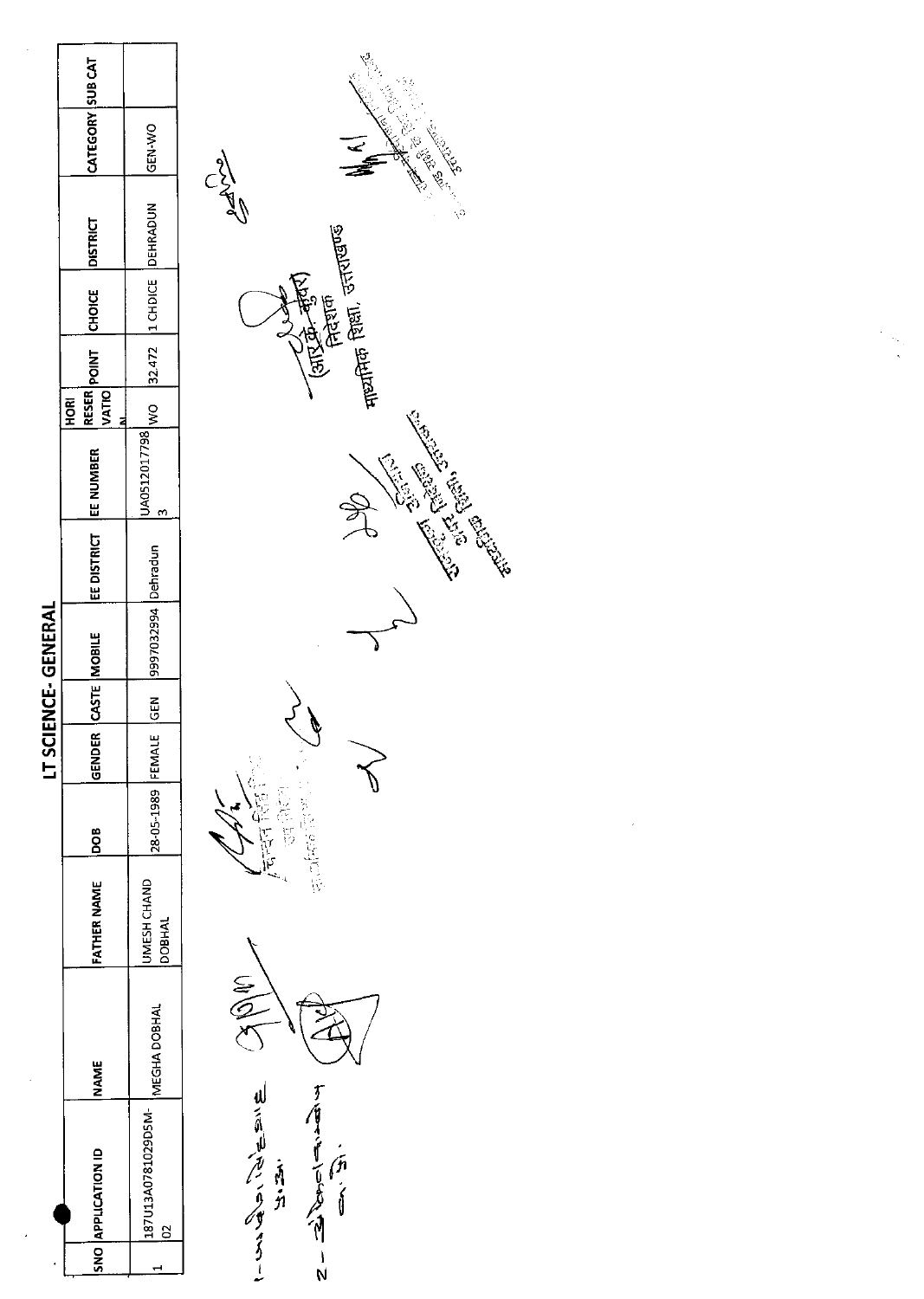|                                      |                                       |                          |                                |            | ļ             |             | ココココ                |                                 |                                                                                                                                                                                                                                                                                                                                                                                                                                                      |                                       |                                    |                 |               |                                       |                                   |
|--------------------------------------|---------------------------------------|--------------------------|--------------------------------|------------|---------------|-------------|---------------------|---------------------------------|------------------------------------------------------------------------------------------------------------------------------------------------------------------------------------------------------------------------------------------------------------------------------------------------------------------------------------------------------------------------------------------------------------------------------------------------------|---------------------------------------|------------------------------------|-----------------|---------------|---------------------------------------|-----------------------------------|
| SNO<br>$\mathbf{Y}$                  | <b>APPLICATION ID</b>                 | <b>NAME</b>              | <b>FATHER NAME</b>             | DOB        | <b>GENDER</b> | CASTE       | MOBILE              | EE DISTRICT                     | <b>BOH</b><br>z<br>EE NUMBER                                                                                                                                                                                                                                                                                                                                                                                                                         | <b>POINT</b><br><b>RESER</b><br>VATIO | CHOICE                             | <b>DISTRICT</b> |               | CATEGORY SUB CAT                      |                                   |
| $\mathbf{\vec{r}}$<br>$\blacksquare$ | 18W0W2341-1R4-03                      | WAFA RANI                | <b>ASHRAF ALI</b>              | 05-06-1990 | FEMALE        | <b>SEC</b>  | 9760759923          | Haridwar                        | $\frac{1}{2}$<br>W-314/2014                                                                                                                                                                                                                                                                                                                                                                                                                          | 32.6195                               | 1 CHOICE                           | HARIDWAR        |               | GEN-OBC-<br>$\mathsf{S}$              |                                   |
| $\sim$                               | 18UM2A51109H25980-<br>$\overline{5}$  | MOHD HAIDER              | ALI HAIDER                     | 12-11-1981 | MALE          | 도<br>9      | 8534025815          | Haridwar                        | $\begin{array}{c} \left  \text{UAO}312018955 \right  \\ \left  \text{2} \right  \end{array}$                                                                                                                                                                                                                                                                                                                                                         | 32.598                                | 1 CHOICE                           | HARIDWAR        |               | <b>GEN</b>                            |                                   |
| ω                                    | 18Y181923107KAU750-<br>$\overline{5}$ | KAJAL YADAV              | SHYAM LAL YADAV 28-04-1986     |            | FEMALE        | ios<br>C    | 9997780826 Haridwar |                                 | Ş<br>UA0912015178<br>73                                                                                                                                                                                                                                                                                                                                                                                                                              | 32.5525                               | 1 CHOICE                           | HARIDWAR        |               | GEN-OBC-<br>$\mathsf{S}^{\mathsf{O}}$ |                                   |
| 4                                    | 1817U9MK212A00065-<br>$\Xi$           | MANOJ KUMAR              | KARANA PAL<br>SINGH            | 12-05-1984 | <b>MALE</b>   | OBC         | 9761807024          | Haridwar                        | UA0912010725<br>$\mathbf \omega$                                                                                                                                                                                                                                                                                                                                                                                                                     | 32.3255                               | 1 CHOICE                           | <b>HARIDWAR</b> |               | GEN-OBC                               |                                   |
| S                                    | 18V13061K5-02                         | <b>VINAY KUMAR</b>       | SHIYA RAM                      | 20-08-1983 | MALE          | こ<br>1      | 9760583258          | Haridwar                        | 1536/10                                                                                                                                                                                                                                                                                                                                                                                                                                              | 31.819                                | CHOICE<br>$\blacksquare$           | HARIDWAR        |               | <b>ABO</b>                            |                                   |
| Φ                                    | 1846K05U0192N2A5-01                   | NAKUL KUMAR              | RASHIPAL SINGH                 | 20-07-1990 | <b>MALE</b>   | 9C          | 9720659563          | Haridwar                        | UA0922016455                                                                                                                                                                                                                                                                                                                                                                                                                                         | 31.7605                               | CHOICE<br>$\overline{\phantom{a}}$ | HARIDWAR        |               | GEN-OBC                               |                                   |
| $\overline{ }$                       | 1801u2P6715a0507-01                   | POORNIMA                 | TEERATH SINGH<br><b>ASWAL</b>  | 22-10-1988 | FEMALE        | <b>GEN</b>  | 9719346950          | Dehradun                        | Ş<br>$\begin{array}{c c} \multicolumn{1}{r}{\text{[1]}} \multicolumn{1}{r}{\text{[2]}} \multicolumn{1}{r}{\text{[3]}} \multicolumn{1}{r}{\text{[4]}} \multicolumn{1}{r}{\text{[5]}} \multicolumn{1}{r}{\text{[6]}} \multicolumn{1}{r}{\text{[6]}} \multicolumn{1}{r}{\text{[6]}} \multicolumn{1}{r}{\text{[6]}} \multicolumn{1}{r}{\text{[6]}} \multicolumn{1}{r}{\text{[6]}} \multicolumn{1}{r}{\text{[6]}} \multicolumn{1}{r}{\text{[6]}} \multic$ | 31.736                                | CHOICE<br>m                        | HARIDWAR        |               | GEN-WO                                |                                   |
| ∞                                    | 1861R24A3710A0N9U2-<br>S              | RANAW NAUTIYAL           | CHANDRA<br>NAUTIYAL<br>PRAKASH | 15-05-1984 | <b>MALE</b>   | ă           | 9411328262          | Uttarkashi                      | UA2412009A1<br>367                                                                                                                                                                                                                                                                                                                                                                                                                                   | 31.661                                | 4 CHOICE                           | HARIDWAR        |               | GEN-OBC                               |                                   |
| თ                                    | 1806S12K46UA4115-01                   | SUDHIR KUMAR             | KAMLA PRASAD                   | 05-03-1979 | <b>MALE</b>   | <b>GEN</b>  | 9910473693          | Pauri                           | UA1512014646                                                                                                                                                                                                                                                                                                                                                                                                                                         | 31.4725                               | 2 CHOICE                           | HARIDWAR        |               | <b>GEN</b>                            |                                   |
| $\Xi$                                | 188C82P213-01                         | CHANDRA PRAKASH          | SHISH KARAN<br><b>ARYA</b>     | 27-07-1988 | MALE          | ς,          | 9917746266          | Haridwar                        | 8328/12                                                                                                                                                                                                                                                                                                                                                                                                                                              | 31.453                                | 1 CHOICE                           | <b>HARIOWAR</b> |               | GEN-SC                                |                                   |
| $\Xi$                                | 18R105UAA90219818-<br>$\overline{c}$  | ANKIT KUMAR ROHILA       | SAMMOD PAL<br>ROHILA           | 25-08-1988 | <b>MALE</b>   | <b>DBC</b>  | 9917288681          | Haridwar                        | UA0912018951<br>$\infty$                                                                                                                                                                                                                                                                                                                                                                                                                             | 31.3665                               | 1 CHOICE                           | HARIDWAR        |               | <b>OBC</b>                            |                                   |
| $\mathfrak{a}$                       | 1801005AS2P25U291-<br>$\overline{5}$  | SARITA PAYAL             | SHYAM SINGH<br>PAYAL           | 29-06-1980 | FEMALE        | $rac{2}{5}$ | 9456351335          | Pauri                           | $\frac{1}{2}$<br>UA1522010029<br><b>S</b>                                                                                                                                                                                                                                                                                                                                                                                                            | 31.1605                               | 5 CHOICE                           | HARIDWAR        |               | GEN-WO                                |                                   |
| 13                                   | 1811NU0AB280172271-<br>$\overline{5}$ | NARESH SINGH<br>BHANDARI | BHARAT SINGH<br>BHANDARI       | 10-06-1989 | <b>MALE</b>   | ğ           | 9027748881          | Tehri                           | UA2112018102<br>$\overline{E}$                                                                                                                                                                                                                                                                                                                                                                                                                       | 31.1605                               | 3 CHDICE                           | HARIDWAR        |               | <b>OBC</b>                            |                                   |
|                                      | <b>CONTRACTOR</b>                     |                          |                                |            |               |             |                     | $\partial \overline{y}$         |                                                                                                                                                                                                                                                                                                                                                                                                                                                      |                                       |                                    |                 | $\frac{1}{2}$ |                                       | $\sum_{i=1}^n \tilde{Q}_i^i \, .$ |
|                                      | aul<br>T                              | $\Phi_{\rm V}$           |                                |            |               |             | $\frac{1}{2}$       | $\frac{1}{2}$ and $\frac{1}{2}$ |                                                                                                                                                                                                                                                                                                                                                                                                                                                      | निदेशक                                | मार्यामिक शिक्षा, उत्तराखण्ड       |                 |               | $\frac{1}{\sqrt{2}}$                  | 医夏夏<br><b>AME, JEETER</b>         |
| E Sinh                               | ふーちる                                  |                          |                                |            |               |             |                     | $\frac{1}{2}$                   |                                                                                                                                                                                                                                                                                                                                                                                                                                                      |                                       |                                    |                 |               |                                       |                                   |

J,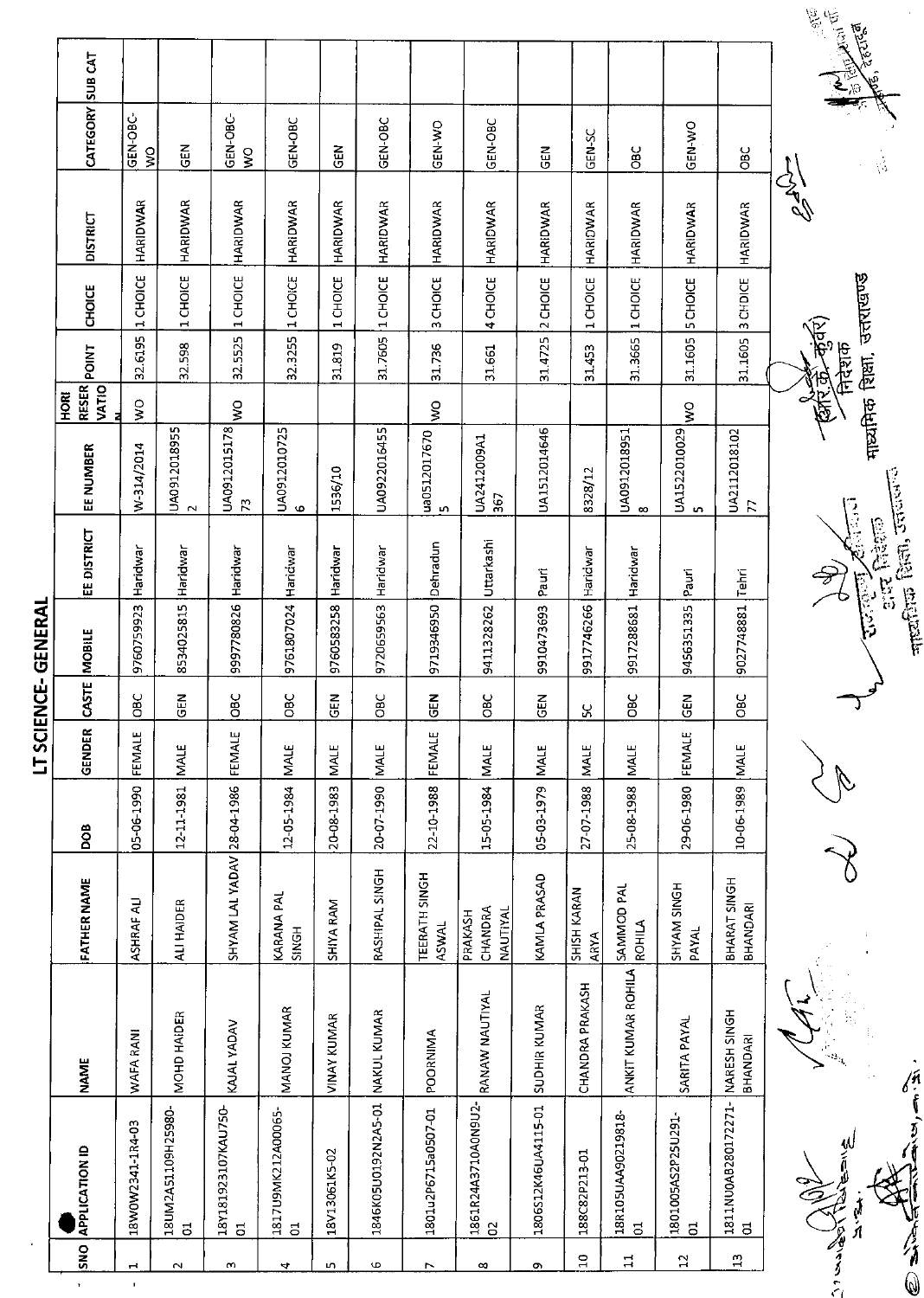| J  |  |
|----|--|
|    |  |
| L  |  |
| ÷. |  |
|    |  |
|    |  |
|    |  |
|    |  |
|    |  |
| ĩ  |  |
| ì  |  |
|    |  |
|    |  |
|    |  |
| ć  |  |
|    |  |
|    |  |
|    |  |

|                |                    |                                      |                             |                                       |                        |                                    | 밈                                  |                           |
|----------------|--------------------|--------------------------------------|-----------------------------|---------------------------------------|------------------------|------------------------------------|------------------------------------|---------------------------|
|                | CATEGORY SUB CAT   | SC-WO                                | OBC-WO                      | <b>DW-LS</b>                          | š                      | $\frac{5}{5}$                      | <b>GEN</b>                         | <b>Chypolis</b>           |
|                | <b>DISTRICT</b>    |                                      |                             |                                       | HARIDWAR               | HARIDWAR                           |                                    |                           |
|                | <b>CHOICE</b>      | 31.0175 2 CHOICE HARIDWAR            | 1 CHOICE HARIDWAR           | 30.2805 3 CHOICE HARIDWAR             | 2 CHOICE               | 29.1855 2 CHOICE                   | 3 CHOICE HARIDWAR                  |                           |
|                | <b>RESER</b> POINT |                                      | 30.991                      |                                       | 29.875                 |                                    | 17.319                             |                           |
|                | VATIO<br>HORI      | $\frac{1}{2}$                        | $\frac{1}{2}$               | $\frac{1}{2}$                         |                        |                                    | $\frac{1}{2}$                      |                           |
|                | EE NUMBER          | UA0512008139<br>$\frac{3}{4}$        | UA0512016738<br>ς           | UA2412012W1<br>569                    | 363/014                | UA1512014879                       | UA1212010132<br>4                  |                           |
|                | <b>EE DISTRICT</b> |                                      |                             |                                       |                        |                                    |                                    |                           |
| コイピロアニリワ・コンアニコ | CASTE MOBILE       | 9568344158 Dehradun                  | 9997278479 Dehradun         | 8979042682 Uttarkashi                 | 9012165211 Tehri       | 8171145567 Pauri                   | 9411377509 Nainital                |                           |
| スココ            |                    | <u>ys</u>                            | $\frac{1}{2}$               | 5                                     | <u>ي</u>               | $\frac{5}{5}$                      | <b>GEN</b>                         |                           |
|                | GENDER             |                                      |                             |                                       |                        |                                    |                                    |                           |
|                | <b>BOO</b>         | 15-07-1984 FEMALE                    | 08-03-1992 FEMALE           | 01-06-1989 FEMALE                     | 01-08-1989 MALE        | 10-05-1990   MALE                  | 15-12-1978 MALE                    | स्मिन्न बिग्ट<br>ה<br>הוא |
|                | FATHER NAME        | RAM PRASAD                           | JAYDEV PRASAD<br>JAGURI     | <b>DHARAM</b><br>PRAKASH              | BHARAT LAL<br>PATHOI   | <b>LALITA PRASAD</b>               | DHANI RAM<br>CHHIMWAL              |                           |
|                | <b>NAME</b>        | NEELIKA                              |                             | <b>YOGITA</b>                         | NAWAL KISHOR<br>PATHOI |                                    |                                    | $\frac{2}{2}$             |
|                | SNO APPLICATION ID | 18082100543A3U19N-<br>$\overline{5}$ | 18U2A0731350N816-03 NIRMALA | 18U22A109Y162W415-<br>$\tilde{\circ}$ | 1843N0631P-01          | 18712NA015U1C849-01 NAVEEN CHANDRA | 18U1210AD0141232-01 DINESH CHANDRA | Alinda Tapes              |
|                |                    | $\frac{1}{11}$                       | $\frac{1}{2}$               | $\frac{16}{1}$                        | $\overline{17}$        | $\frac{8}{16}$                     | $\frac{9}{10}$                     |                           |



 $\frac{1}{6}$ 

**Transferred in France** 

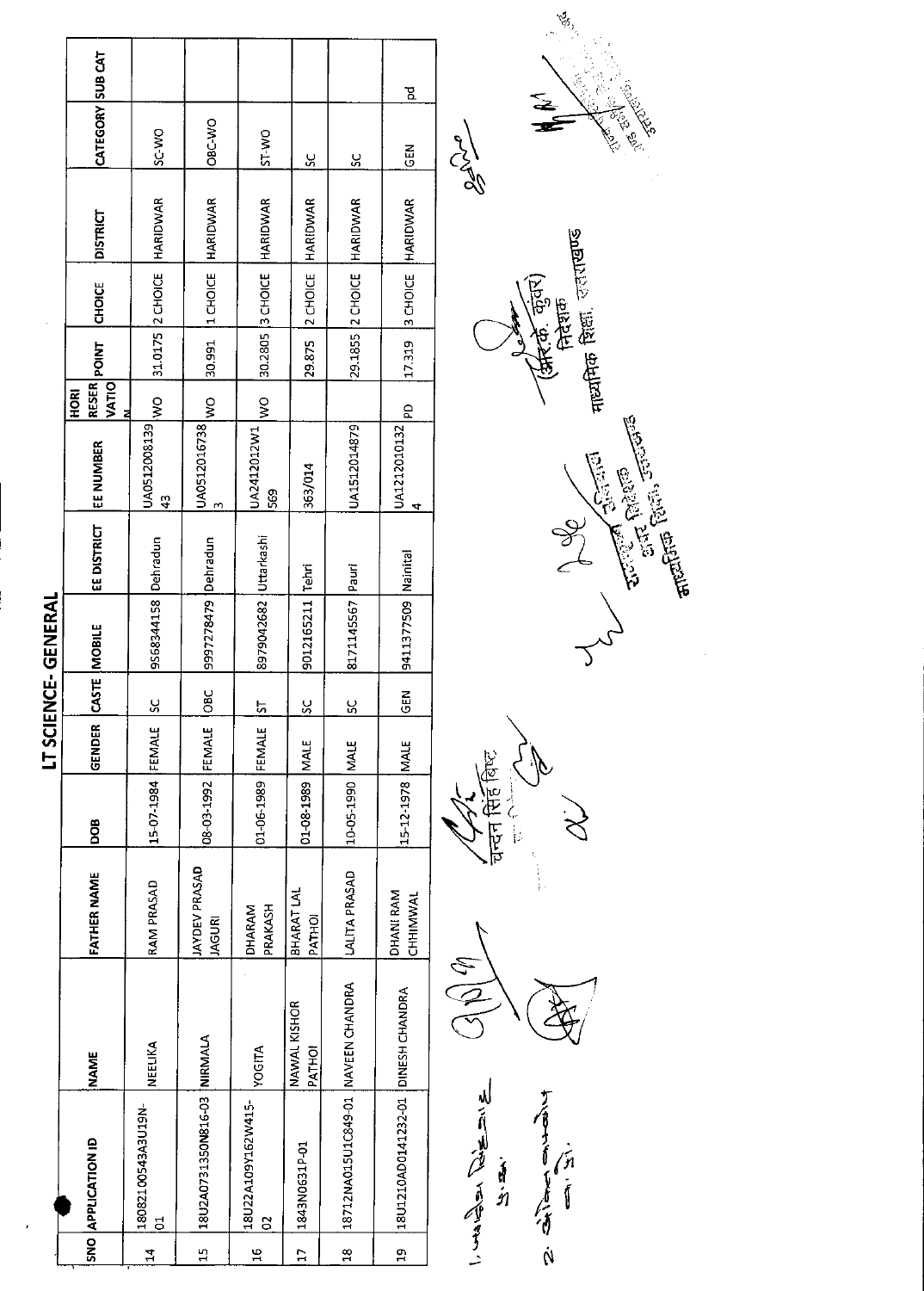$\ddot{\phantom{0}}$ 

| ICN IN TH<br>ית לתובונים<br>ני | <b>DISTRICT</b><br>CHOICE<br>RESER POINT<br>VATIO<br>HORI<br>EE NUMBER<br>EE DISTRICT<br>CASTE MOBILE<br><b>GENDER</b><br>80a | <b>NAINITAL</b><br>33.7705 1 CHOICE<br>$\frac{8}{2}$<br>W/872/11/08<br>Nainital<br>7302568155<br>$rac{2}{5}$<br>FEMALE<br>08-04-1985 | 1 CHOICE NAINITAL<br>33.413<br>$\frac{8}{2}$<br>JA1242016207<br>G<br>7500120362 Nainital<br>$rac{1}{5}$<br>05-01-1992 FEMALE | <b>NAINITAL</b><br>32.2145 2 CHOICE<br>$\geq$<br>M/F/7081/12<br><b>Udham S</b><br><b>Nagar</b><br>9627887739<br>GEN<br>05-12-1989 FEMALE | <b>INAINITAL</b><br>2 CHOICE<br>31.907<br>$\frac{8}{5}$<br>W/140/2010<br>Jdham S<br>Nagar<br>9837973661<br>$\frac{2}{5}$<br>FEMALE<br>19-02-1985 | <b>INAINITAL</b><br>2 CHOICE<br>31858<br>Ş<br>292/15<br>Udham S<br>Nagar<br>7351049491<br>$rac{5}{6}$<br>30-04-1990  FEMALE | 1 CHOICE NAINITAL<br>31.185<br>ş<br>W-943/13<br>8937872166 Nainital<br>DBC<br>RIYAJUR REHMAN 05-01-1991 FEMALE | NAINITAL<br>30.1755 1 CHOICE<br>$\frac{1}{2}$<br>W944/13<br>Nainital<br>9627974856<br>S<br>FEMALE | <b>NAINITAL</b><br>29.6545 2 CHOICE<br>$\frac{1}{2}$<br>MIF/765/13<br>Udham S<br>Nagar<br>6387328591<br>Χ<br>21-10-1986 FEMALE | $\begin{pmatrix} 1 \\ 2 \\ 3 \\ 4 \end{pmatrix}$ |
|--------------------------------|-------------------------------------------------------------------------------------------------------------------------------|--------------------------------------------------------------------------------------------------------------------------------------|------------------------------------------------------------------------------------------------------------------------------|------------------------------------------------------------------------------------------------------------------------------------------|--------------------------------------------------------------------------------------------------------------------------------------------------|-----------------------------------------------------------------------------------------------------------------------------|----------------------------------------------------------------------------------------------------------------|---------------------------------------------------------------------------------------------------|--------------------------------------------------------------------------------------------------------------------------------|--------------------------------------------------|
|                                |                                                                                                                               |                                                                                                                                      |                                                                                                                              |                                                                                                                                          |                                                                                                                                                  |                                                                                                                             |                                                                                                                |                                                                                                   |                                                                                                                                |                                                  |
|                                |                                                                                                                               |                                                                                                                                      |                                                                                                                              |                                                                                                                                          |                                                                                                                                                  |                                                                                                                             |                                                                                                                |                                                                                                   |                                                                                                                                |                                                  |
|                                |                                                                                                                               |                                                                                                                                      |                                                                                                                              |                                                                                                                                          |                                                                                                                                                  |                                                                                                                             |                                                                                                                |                                                                                                   |                                                                                                                                |                                                  |
|                                |                                                                                                                               |                                                                                                                                      |                                                                                                                              |                                                                                                                                          |                                                                                                                                                  |                                                                                                                             |                                                                                                                |                                                                                                   |                                                                                                                                |                                                  |
|                                |                                                                                                                               |                                                                                                                                      |                                                                                                                              |                                                                                                                                          |                                                                                                                                                  |                                                                                                                             |                                                                                                                |                                                                                                   |                                                                                                                                |                                                  |
|                                |                                                                                                                               |                                                                                                                                      |                                                                                                                              |                                                                                                                                          |                                                                                                                                                  |                                                                                                                             |                                                                                                                |                                                                                                   |                                                                                                                                |                                                  |
|                                |                                                                                                                               |                                                                                                                                      |                                                                                                                              |                                                                                                                                          |                                                                                                                                                  |                                                                                                                             |                                                                                                                |                                                                                                   |                                                                                                                                |                                                  |
|                                | <b>FATHER NAME</b>                                                                                                            | DINESH CHANDRA<br><b>HSOL</b>                                                                                                        | <b>SATYAWALI</b><br>ARVIND                                                                                                   | NDRAPAL SINGH                                                                                                                            | HONG NAONAHO                                                                                                                                     | DILIP KUMAR<br>SAXENA                                                                                                       |                                                                                                                | KISHAN RAM ARYA 08-08-1991                                                                        | RAM ASARE<br>BHARTI                                                                                                            |                                                  |
|                                | <b>NAME</b>                                                                                                                   | TRIPTA JOSHI                                                                                                                         | MEENAKSHI<br><b>SATYAWALI</b>                                                                                                | CHANDRAKANTA                                                                                                                             | URMILA                                                                                                                                           | KARISMA                                                                                                                     | AYSHA REHMAN                                                                                                   | <b>BABITA</b>                                                                                     | PRATIBIHA DEVI                                                                                                                 | SIPP                                             |
|                                | SNO APPLICATION ID                                                                                                            | 182171TJ88W0-01                                                                                                                      | 18042206711SA2MU6-<br>$\mathbf{S}$                                                                                           | 187210FC1M8-02                                                                                                                           | 18U4001201W-01                                                                                                                                   | 189K5221-01                                                                                                                 | 184-WRA3913-01                                                                                                 | 18493B4W1-05                                                                                      | 18DM76P15F13-02                                                                                                                |                                                  |
|                                |                                                                                                                               |                                                                                                                                      | $\scriptstyle\sim$                                                                                                           | m                                                                                                                                        | 4                                                                                                                                                | ഗ                                                                                                                           | ڡ                                                                                                              |                                                                                                   | 8                                                                                                                              |                                                  |







Je<br>L

**116 前** オカナ



A A A A A A 了信言了一点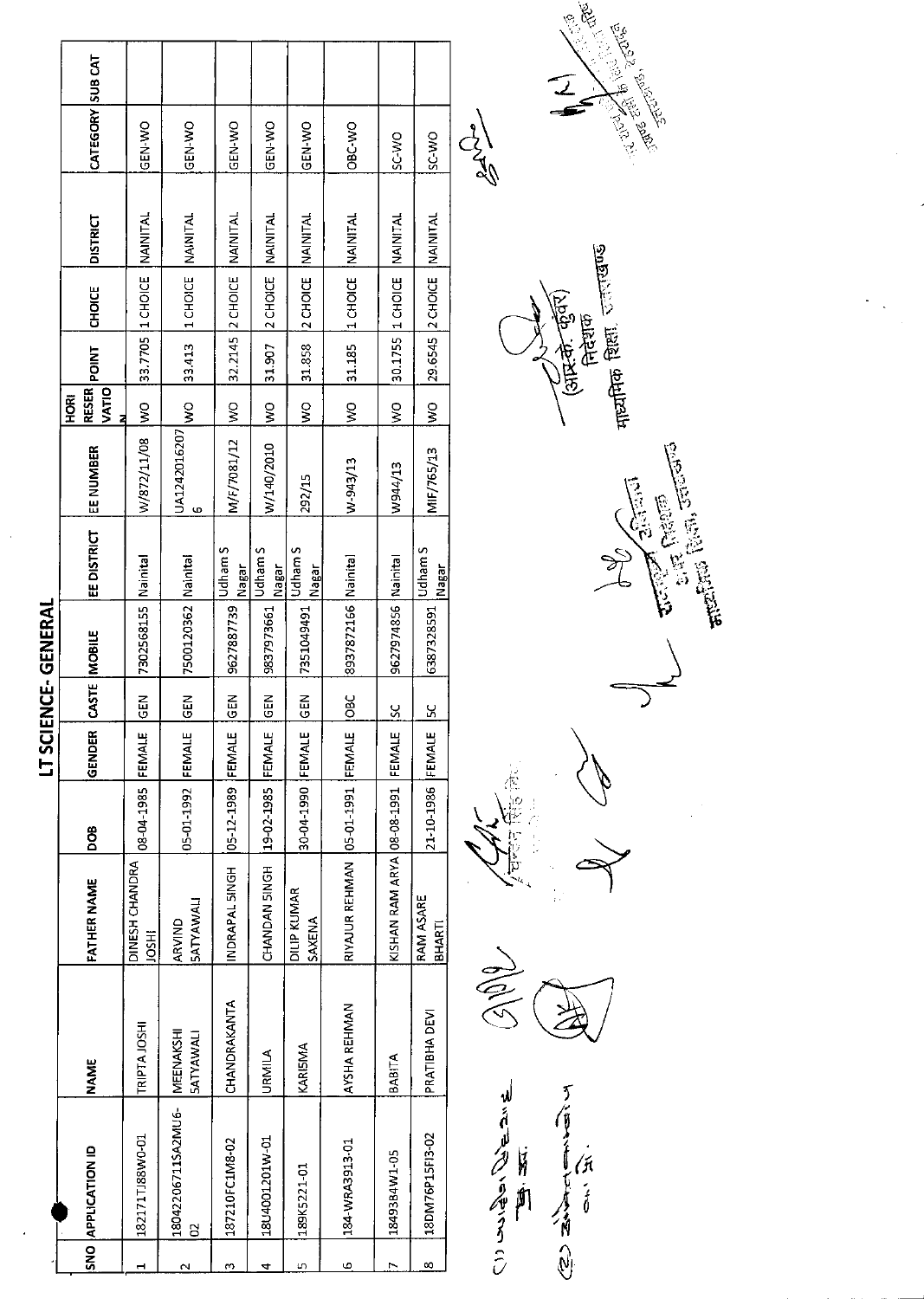| <b>ONS</b>     | <b>APPLICATION ID</b>                 | <b>NAME</b>                 | <b>FATHER NAME</b>             | DOB        | <b>GENDER</b> | <b>CASTE</b>  | MOBILE                | EE DISTRICT   | EE NUMBER                       | <b>RESER</b><br>VATIO<br><b>ROH</b> | <b>POINT</b> | CHOICE                   | <b>DISTRICT</b> | CATEGORY SUB CAT |  |
|----------------|---------------------------------------|-----------------------------|--------------------------------|------------|---------------|---------------|-----------------------|---------------|---------------------------------|-------------------------------------|--------------|--------------------------|-----------------|------------------|--|
| $\mathbf{H}$   | 1810A2141R20591-01                    | ASHA RANA                   | SATE SINGH                     | 20-05-1985 | FEMALE        | GEN           | 9568260898            | Rudraprayag   | 19120105124                     | $\frac{1}{2}$                       | 32.7445      | 2 CHOICE                 | PAURI           | GEN-WO           |  |
| $\sim$         | 1812YK9150021220UA-<br>$\overline{5}$ | KHANTWAL<br><b>YATENDRA</b> | ANAND MANI                     | 10-06-1986 | <b>MALE</b>   | <b>GEN</b>    | 9897676121            | Pauri         | UA1522009021<br>$\overline{21}$ |                                     | 32.5945      | 1 CHOICE                 | PAURI           | <b>GEN</b>       |  |
| ω              | 18728U1A2801C404R-<br>$\overline{5}$  | RISHABH CHAMOLI             | SURESH CHANDRA<br>CHAMOLI      | 01-07-1991 | MALE          | <b>GEN</b>    | 7060102741 Uttarkashi |               | UA2412018874<br>$\circ$         |                                     | 32.4175      | 1 CHOICE                 | PAURI           | <b>GEN</b>       |  |
| 4              | 18152MU2K1085A511-<br>$\mathbb{S}$    | <b>MEENAXI KALA</b>         | SURESH CHNDRA<br>KALA          | 03-11-1989 | FEMALE        | <b>GEN</b>    | 8006189410            | Pauri         | UA1512011582<br>L.              | $\frac{1}{2}$                       | 32.286       | CHOICE<br>$\blacksquare$ | PAURI           | GEN-WO           |  |
| LO.            | 180A0121RU802913-01                   | <b>RICHA</b>                | <b>JAGDAMBA</b><br>PRASAD      | 27-08-1986 | FEMALE        | <b>GEN</b>    | 9758456283            | Rudraprayag   | UA1912010328<br>$\circ$         | $\frac{1}{3}$                       | 32.2465      | 2 CHOICE                 | PAURI           | GEN-VO           |  |
| G              | 18U015S03PA401229-<br>$\overline{5}$  | PRADEEP SINGH               | MADHO SINGH                    | 05-03-1984 | <b>MALE</b>   | 忌             | 7500817640 Chamoli    |               | UA0312010452<br>$\sigma$        |                                     | 32.2385      | 3 CHOICE                 | PAURI           | <b>GEN</b>       |  |
| $\overline{ }$ | 1804210MU417A219-04 MEENA             |                             | VIKRAM SINGH                   | 06-07-1985 | FEMALE        | $rac{1}{2}$   | 9412995208            | Rudraprayag   | UA1912010447<br>$\sim$          | $\frac{1}{2}$                       | 32.031       | CHOICE<br>w              | PAURI           | GEN-WO           |  |
| ∞              | 180A129UNA121662S-<br>$\overline{5}$  | AMRITA NAUTIYAL             | NAUTIYAL<br>BALIRAM            | 09-01-1988 | FEMALE        | $\frac{2}{5}$ | 9690251673            | Rudraprayag   | UA1912015662<br>$\sim$          | Ş                                   | 31.997       | 3 CHOICE                 | PAURI           | GEN-WO           |  |
| c              | 18AK41409-01                          | ASHA KHANDURI               | KHANDURI<br>CHANDRA<br>PRAKASH | 11-08-1984 | FEMALE        | 집의            | 7895762652            | Dehradun      | 904/14                          | $\geq$                              | 31.9055      | 3 CHOICE                 | PAURI           | GEN-WO           |  |
| $\overline{a}$ | 185530D9712-02                        | DARSHAN SINGH               | SUNDER SINGH                   | 15-04-1980 | <b>MALE</b>   | 도<br>이        | 9837325108            | Tehri         | 7529/013                        |                                     | 31.832       | 2 CHOICE                 | PAURI           | GEN              |  |
| $\Xi$          | 1848117A209P17B0U-<br>$\approx$       | BABITA PUROHIT              | PINAKI DHAR<br><b>SEMWAL</b>   | 01-07-1983 | FEMALE        | <b>GEN</b>    | 7060352565            | Rudraprayag   | UA1912018407<br>$\overline{ }$  | $\frac{1}{2}$                       | 317715       | 2 CHOICE                 | PAURI           | GEN-WO           |  |
| $\mathbf{12}$  | 18P60234321AU211P-<br>$\overline{5}$  | PRACHI PANWAR               | MAHESH PANWAR 16-11-1985       |            | FEMALE        | <b>OBC</b>    | 7248282531            | Uttarkashi    | UA2412016323<br>$\mathbf{H}$    | Ş                                   | 31 447       | 3 CHOICE                 | PAURI           | OBC-WO           |  |
| $\mathbb{Z}$   | 1825202U54M155A11-<br>៊               | MANDEEP SINGH               | KUNDAN SINGH                   | 30-06-1991 | MALE          | X             | 8433052913            | Pauri         | UA1522014251<br>S               |                                     | 31.1915      | 1 CHOICE                 | PAURI           | X                |  |
|                | Allegance                             | घन्दन                       |                                |            |               |               |                       |               |                                 |                                     |              |                          | المحمد<br>حرا   |                  |  |
|                | اله<br>آي                             | 春在居<br>上午日本                 |                                |            |               |               | いっ                    | Control Co    |                                 | निदेशक<br>(发传)                      | क्षिर        |                          |                 | 区<br>ر<br>د ا    |  |
| rt China       | 有了了                                   |                             |                                |            |               |               | ម្ព<br>គ              | $\frac{1}{2}$ | माध्यमिक शिक्षा, उत्तराखण्ड     |                                     |              |                          |                 |                  |  |

 $\ddot{\cdot}$ 

अस्ट प्राप्तव्यान्तुन्तु मार्ध्यामकं शिक्षा, उत्तरविष्ठ<br>संस्कृतना उत्तरप्राप्त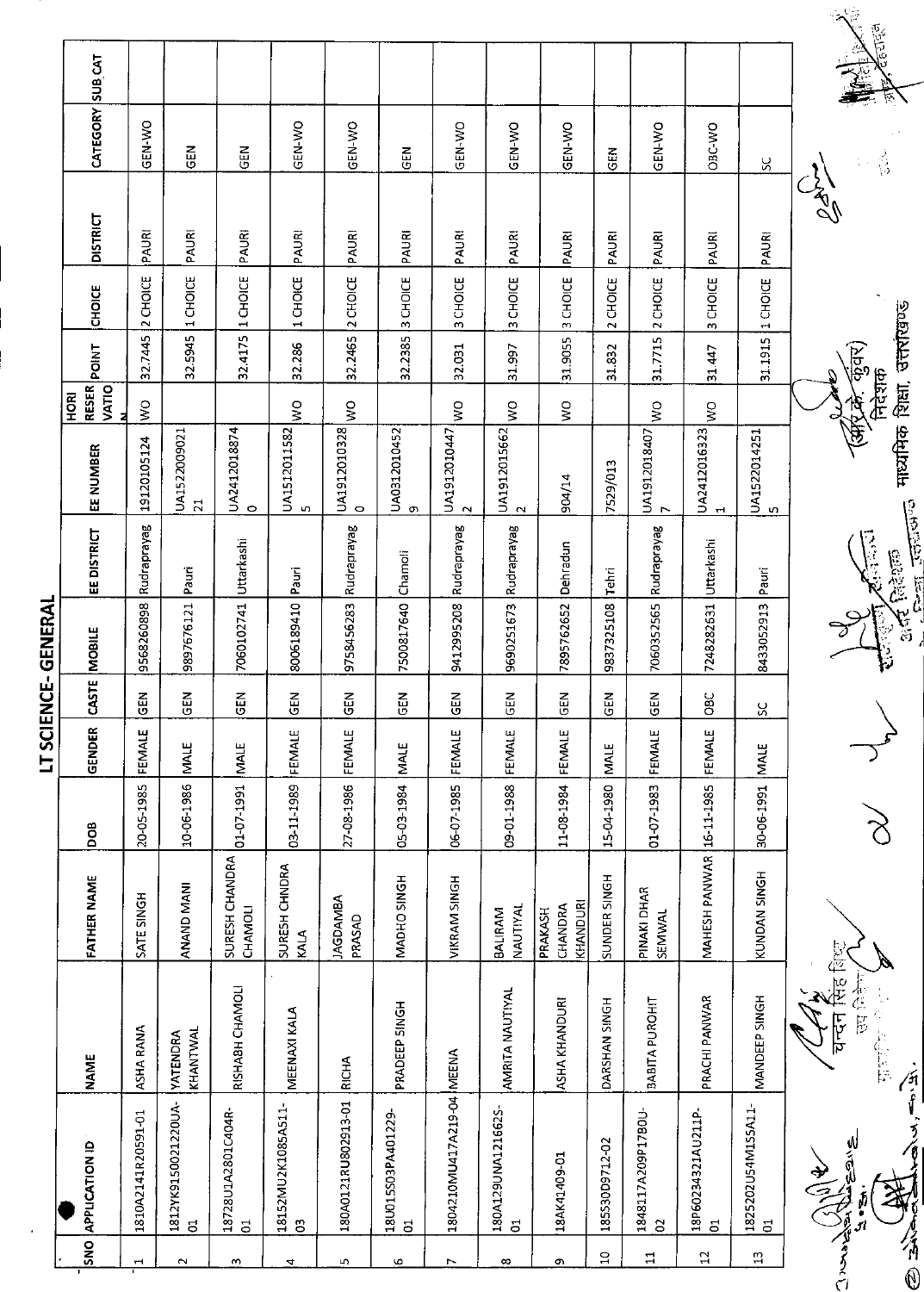|                     |                                          |                           |                                   |                         | LT SCIE |               | ENCE-GENERAL           |                    |                          |                                           |                  |               |                 |                  |   |  |
|---------------------|------------------------------------------|---------------------------|-----------------------------------|-------------------------|---------|---------------|------------------------|--------------------|--------------------------|-------------------------------------------|------------------|---------------|-----------------|------------------|---|--|
|                     | NO APPLICATION ID                        | <b>NAME</b>               | <b>FATHER NAME</b>                | <b>BOO</b>              | GENDER  |               | CASTE MOBILE           | <b>EE DISTRICT</b> | EE NUMBER                | <b>RESER</b> POINT<br>VATIO<br><b>ROH</b> |                  | <b>CHOICE</b> | <b>DISTRICT</b> | CATEGORY SUB CAT |   |  |
| 4                   | 182092402P-02                            | <b>OM PRAKASH</b>         | MURARI LAL<br>ВНАТТ               | 07-03-1980 MALE         |         | $rac{2}{3}$   | 9456787045             | Tehri              | 2422/09                  | 5d                                        | 30.957           | 4 CHOICE      | PAURI           | 준<br>55          | g |  |
| 5                   | 18U2112A14P6770G-01                      | GIRESH SINGH<br>PUNDEER   | SUNDAR 5INGH<br>PUNDEER           | 10-07-1990 MALE         |         | ÖВ            | 7409861255 Tehri       |                    | UA2112017746             |                                           | 30.8505 4 CHOICE |               | PAURI           | <b>DBC</b>       |   |  |
| G                   | 1810A011R62N48U5S6- RAJEEV NAUTIYAL<br>ដ |                           | MOHAN NAUTIYAL 22-01-1986 MALE    |                         |         | <b>DBC</b>    | 7983272387 Dehradun    |                    | UA0512016165<br>48       |                                           | 30.766           | 4 CHOICE      | PAURI           | OBC              |   |  |
| r.                  | 18C4012B723-01                           | BIRENDER SINGH<br>CHAUHAN | SURAT SINGH<br>CHAUHAN            | 15-03-1987   MALE       |         | 5             | 9411755557 Dehradun    |                    | 274/2013                 |                                           | 30.0665 4 CHOICE |               | PAURI           | 5                |   |  |
| $\infty$            | 183U1558-05                              | <b>USHA</b>               | HRIDAYA PRAKASH 10-11-1990 FEMALE |                         |         | <u>u</u>      | 7895774094 Dehradun    |                    | 358/15                   | $\frac{1}{2}$                             | 29,836           | 1 CHOICE      | PAURI           | <b>OW-JS</b>     |   |  |
| Ō,                  | 18U0511275D59318A-<br>5                  | DEVENDRA SINGH            | BHUPAL SINGH                      | 10-04-1992 MALE         |         | <u>ىي</u>     | 9411121721 Rudraprayag |                    | UA1912015738<br>Lŋ       |                                           | 29.675           | 3 CHOICE      | PAURI           | ပ္က              |   |  |
| $\ddot{\mathbf{Q}}$ | 1805J781U201A872-01  JAGJIVAN PRAKASH    |                           | BASANT KISHORE                    | <b>JAM   C85-108-80</b> |         | $\frac{5}{5}$ | 8958064642 Pauri       |                    | UA1522018707<br>$\infty$ |                                           | 29.4525 1 CHOICE |               | PAURI           | ς                |   |  |
|                     | Aris Aris Rights C                       | $\frac{1}{2}$             |                                   |                         |         |               |                        |                    |                          |                                           |                  |               |                 | $\frac{1}{2}$    |   |  |

 $\ddot{\phantom{0}}$ 

We Richard Reich  $\overrightarrow{a}$ Central Canadian







**PARTIES CONTROLLED Change**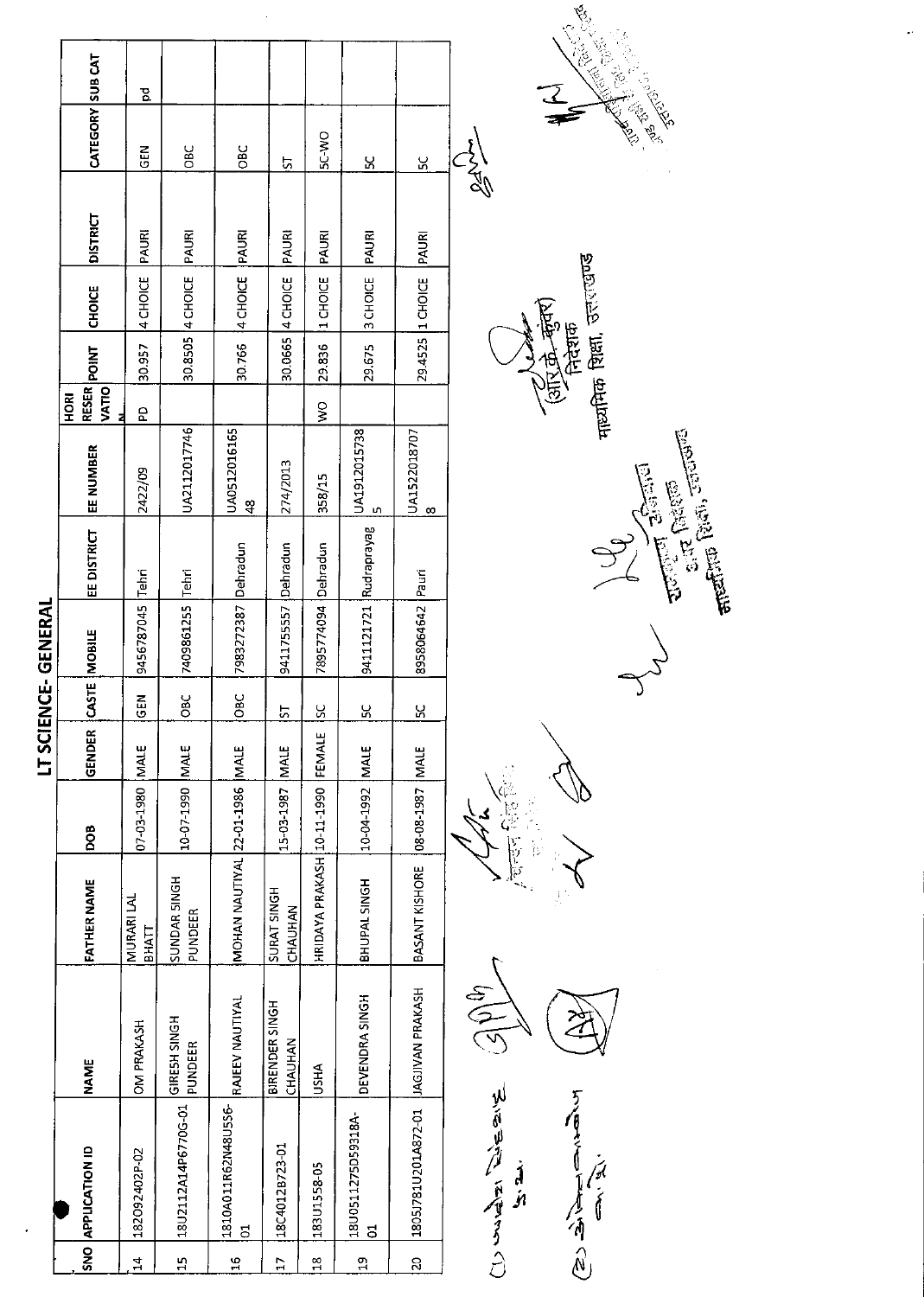| 5<br>1<br>IΕΡΔ<br>î |  |
|---------------------|--|
| ה<br>ש<br>İ<br>ī    |  |
| こくことり<br>ī<br>j     |  |
| י<br>י              |  |
|                     |  |

| $rac{1}{2}$              | <b>APPLICATION ID</b>                                  | <b>NAME</b>                      | FATHER NAME                      | DOB             | GENDER      | $ {\rm const} $          | MOBILE                                                                                 | EE DISTRICT | RESER<br>VATIO<br><b>ROH</b><br>EE NUMBER             | POINT                               | CHOICE          | <b>DISTRICT</b>       | CATEGORY SUB CAT |                                               |
|--------------------------|--------------------------------------------------------|----------------------------------|----------------------------------|-----------------|-------------|--------------------------|----------------------------------------------------------------------------------------|-------------|-------------------------------------------------------|-------------------------------------|-----------------|-----------------------|------------------|-----------------------------------------------|
| 1                        | 1821716005MAK4U19<br>3                                 | <b>MAMTA KHATI</b>               | <b>BALAM SINGH</b>               | 03-07-1992      | FEMALE      | ĞEN                      | 7351863198                                                                             | Pithoragarh | Ş<br>UA1412015970<br>$\circ$                          | 32.398                              | 1 CHOICE        | PITHORAGARH           | GEN-WO           |                                               |
| $\sim$                   | 186140J1P921-04                                        | PURNIMA JIMIWAL                  | BAHADUR SINGH<br><b>GOBARI</b>   | 19-05-1989      | FEMALE      | $\frac{2}{5}$            | 9897020309                                                                             | Pithoragarh | Ş<br>1964/2011                                        | 32.3505                             | 1 CHOICE        | PITHORAGARH           | <b>OK-Y-NB</b>   |                                               |
| ω                        | 183519018-01                                           | LALIT MOHAN JOSHI                | CHANDRA JOSHI<br><b>MAHESH</b>   | 25-06-1989      | MALE        | <b>GEN</b>               | 9410307915                                                                             | Pithoragarh | 5980/13                                               | 32.2565                             | 1 CHOICE        | PITHORAGARH           | $\tilde{e}$      |                                               |
| 4                        | 184B2CF134-03                                          | CHANDRAKALA BHATT                | BALLABH BHATT<br>CHANDRA         | 01-07-1978      | FEMALE      | <b>GEN</b>               | 9927711012                                                                             | Pithoragarh | Š<br>F/434/12                                         | 31.829                              | 1 CHOICE        | PITHORAGARH           | GEN-WO           |                                               |
| 5                        | 18431B2A671U1048B<br>පි                                | BHARTI BHATT                     | SHANKAR DATT<br>ВНАП             | 09-10-1978      | FEMALE      | <b>GEN</b>               | 8859520270 Pithoragarh                                                                 |             | UA1412017483<br>$\circ$                               | 31.7205                             | 1 CHOICE        | PITHORAGARH           | <b>ON-YED</b>    |                                               |
| G                        | 181A4J1118UH250691-<br>$\overline{5}$                  | HIMANSHU JOSHI                   | CHANDRA JOSHI<br>BHUVAN          | 28-06-1989      | <b>MALE</b> | Ğ                        | 9758241093                                                                             | Pithoragarh | UA1412015116<br>$\boldsymbol{\mathcal{S}}$            | 31.4745                             | 1 CHOICE        | PITHORAGARH           | <b>GEN</b>       |                                               |
| $\overline{\phantom{a}}$ | 189PM0B1286-01                                         | PRIYA BORA                       | NAIN SINGH<br>KANYAL             | 01-06-1987      | FEMALE      | 즎                        | 9410363077                                                                             | Pithoragarh | Š<br>N/2896/10                                        | 31.2585                             | 1 CHOICE        | PITHORAGARH           | <b>ORY-NED</b>   |                                               |
| $\infty$                 | 184548PS01-01                                          | SHIV PRASAD                      | INDRAMANI<br>KANSWAL             | 25-05-1980      | <b>NALE</b> | 즎                        | 9761437027                                                                             | Tehri       | 5441/08                                               | 31.2165                             | 10 CHOICE       | PITHORAGARH           | $rac{2}{5}$      |                                               |
| თ                        | 181884G05209A-01                                       | AMIT GAHTORI                     | <b>LILADHAR</b><br>GAHTORI       | 28-06-1990      | <b>MALE</b> | 군<br>인                   | 7409081219                                                                             | Champawat   | 895/2014/08                                           | 31.1215                             | 3 CHOICE        | PITHORAGARH           | $rac{1}{2}$      |                                               |
| $\Xi$                    | 18121M01323L-02                                        | LALIT MOHAN                      | NARAYAN DUTT<br><b>JOSHI</b>     | 16-01-1989      | MALE        | 륹                        | 9456148923                                                                             | Champawat   | 1313/2012                                             | $\sim$<br>31.107                    | CHOICE          | PITHORAGARH           | <b>GEN</b>       |                                               |
| $\mathbf{1}$             | 1817UB72405-01                                         | BRIJESH KUMAR<br><b>UPADHYAY</b> | MOHAN CHANDRA<br><b>UPADHYAY</b> | 26-12-1986 MALE |             | EN<br>GEN                | 9917115060 Bageshwar                                                                   |             | 577/2014                                              | 31.0945                             | 3 CHOICE        | PITHORAGARH           | <b>GEN</b>       |                                               |
| 12                       | 183142051S1U14A7P-<br>$\overline{5}$                   | PRAKASH SINGH                    | MAHENDRA SINGH                   | 30-06-1990      | MALE        | ă                        | 9917013861                                                                             | Pithoragarh | UA1412017541<br><b>CO</b>                             | $\overline{\phantom{0}}$<br>30.8645 | CHOICE          | PITHORAGARH           | <b>SEC</b>       |                                               |
| $\mathbf{L}^2$           | 182UB28115730A011P-<br>S                               | BHARTI PURSODA                   | MADAN SINGH<br><b>PURSODA</b>    | 07-07-1990      | FEMALE      | $rac{C}{C}$              | 7088243004                                                                             | Tehri       | Š<br>UA2112017105<br>$\frac{8}{3}$                    | 30.5335                             |                 | 10 CHOICE PITHORAGARH | OBC-WO           |                                               |
| $\mathbf{z}$             | 184R2R1415-01                                          | RAJENDRA RAM                     | <b>JEEWAN RAM</b>                | 28-07-1991      | <b>MALE</b> | š                        | 8449075642                                                                             | Pithoragarh | 4125/14                                               | 29.5075                             | 1 CHOICE        | PITHORAGARH           | Y,               |                                               |
| $\frac{1}{1}$            | 189R031211A2-02                                        | ARVIND SINGH RANA                | VIJAY SINGH RANA                 | 13-04-1989      | <b>NALE</b> | 5                        | 9917534225                                                                             | Dehradun    | 2119/2013                                             | 29.3865                             |                 | 12 CHOICE PITHORAGARH | 57               |                                               |
| $\mathbf{a}$             | 181A033F0K6-01                                         | KM ASHA                          | KASHI RAM                        | 12-07-1988      | FEMALE      | $\overline{\mathcal{S}}$ | 9917076755                                                                             | Pithoragarh | $\gtrapprox$<br>F/3600/13                             | 29.2525                             | <b>I CHOICE</b> | PITHORAGARH           | SC-WO            |                                               |
| ハーマ<br>A)<br>A           | ्<br>निर्देश<br>बै<br>یل آه<br>به<br>グイリ<br><u>ale</u> | चन्दन सिंह बिष्ट<br>高在书          |                                  |                 |             | r<br>F                   | <b>Control Purish Jerrico</b><br><b>CONTROPORTION</b><br>$\mathbb{R}$ and $\mathbb{R}$ |             | माध्यमिक शिक्षा, उत्तराखण्ड<br>कृतर<br>नेदर्शक<br>226 |                                     |                 | CRAND                 | .<br>इल          | <b>Manufair</b><br>2017年1月<br>प्राप्ट, दहरादल |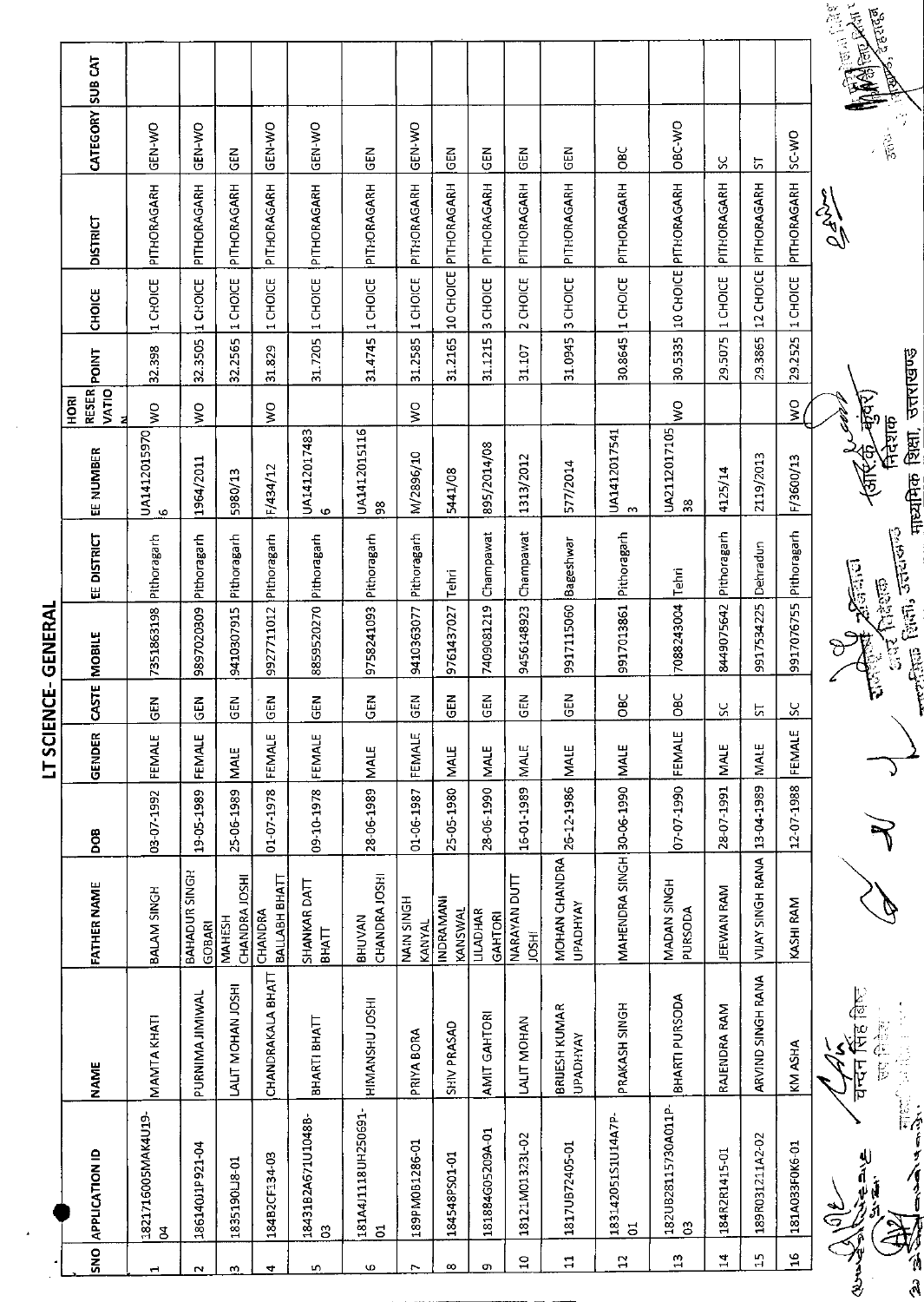|                |                    |                              |                            |                 |        |         | LT SCIENCE-GENERAL |                         |         |            |                             |                                 |                  |  |
|----------------|--------------------|------------------------------|----------------------------|-----------------|--------|---------|--------------------|-------------------------|---------|------------|-----------------------------|---------------------------------|------------------|--|
|                | SNO APPLICATION ID | <b>NAME</b>                  | FATHER NAME                | <b>BOOI</b>     | GENDER |         | CASTE MOBILE       | EE DISTRICT   EE NUMBER |         | <b>ROH</b> | RESER POINT CHOICE DISTRICT |                                 | CATEGORY SUB CAT |  |
| $\overline{E}$ | 188L1M5616-01      | MUKESH KUMAR<br><b>DHANI</b> | NARAYAN RAM<br>LOHANI ARYA | 04-06-1991 MALE |        | ្ល<br>ភ | 9756080363 Almora  |                         | 5668/11 |            |                             | 29.1775 3 CHOICE PITHORAGARH SC |                  |  |
|                |                    |                              |                            | $\sqrt{ }$      |        |         |                    |                         |         |            |                             | Clado                           |                  |  |





All Parties of the Parties of the Parties of the Parties of the Parties of the Parties of the Parties of the Parties of the Parties of the Parties of the Parties of the Parties of the Parties of the Parties of the Parties

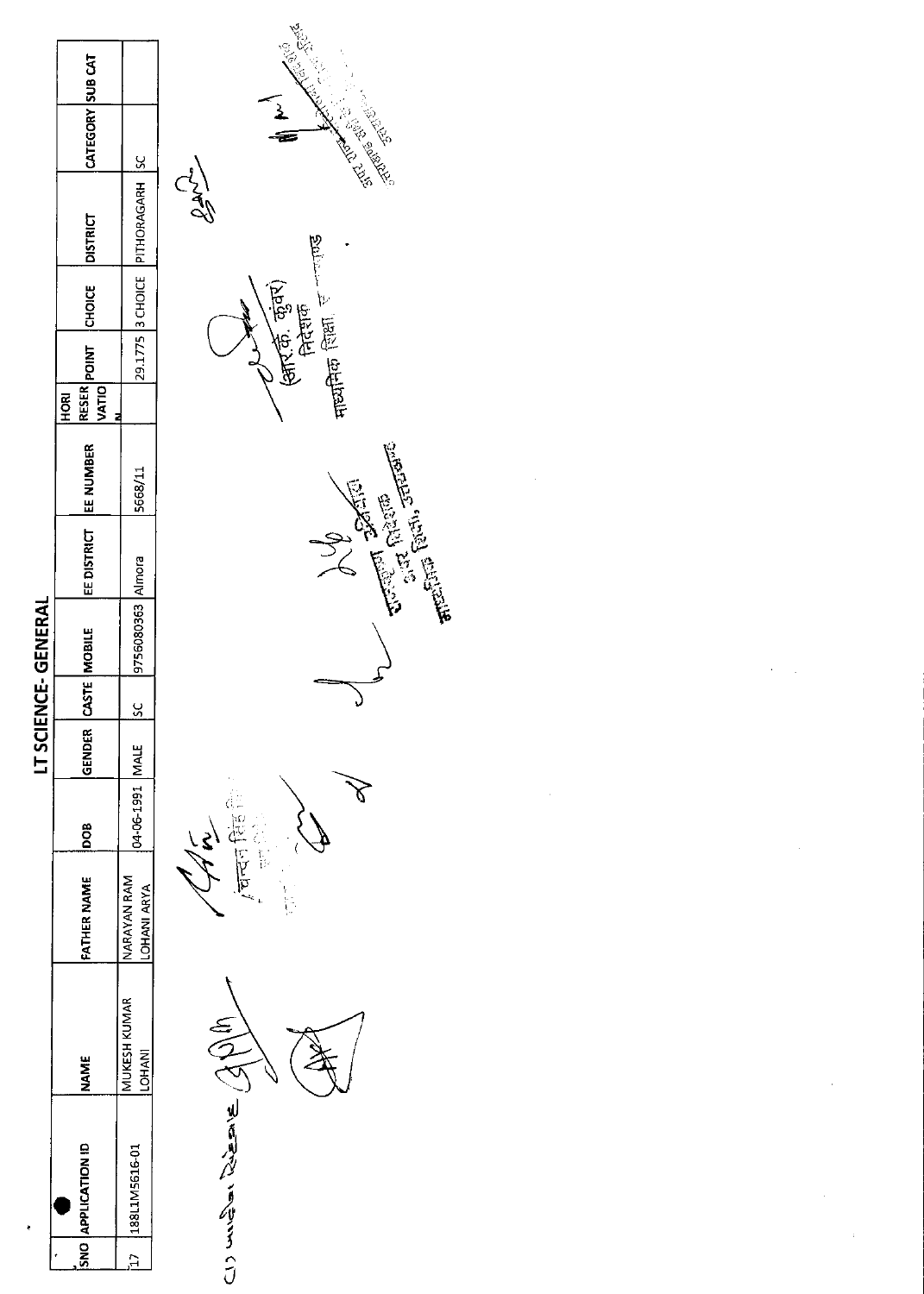|                                   |                 |                               |                   |        |            | LT SCIENCE-GENERAL             |                         |              |                             |                           |                                        |                  |  |
|-----------------------------------|-----------------|-------------------------------|-------------------|--------|------------|--------------------------------|-------------------------|--------------|-----------------------------|---------------------------|----------------------------------------|------------------|--|
| SNO APPLICATION ID                | NAME            | <b>FATHER NAME</b>            | <b>BOB</b>        | GENDER |            | CASTE MOBILE                   | EE DISTRICT   EE NUMBER |              | <b>VATIO</b><br><b>ROKI</b> | <b>RESER POINT</b> CHOICE | <b>DISTRICT</b>                        | CATEGORY SUB CAT |  |
| 181311056110AUA92-01 ASHISH JOSHI |                 | DINESH PRASAD<br><b>IRSOI</b> | 17-12-1990 MALE   |        | <b>DBC</b> | 8126327577 Rudraprayag         |                         | UA1912016130 |                             |                           | 33.1275 1 CHOICE RUDRAPRAYAG GEN-OBC   |                  |  |
| 1831814DS3-01                     | DEEPALI SHARMA  | <b>JANKI PRASAD</b><br>SHARMA | 06-05-1989 FEMALE |        | <b>GEN</b> | 8449449053 Rudrapravag 1833/14 |                         |              |                             |                           | WO 33.0035 1 CHOICE RUDRAPRAYAG GEN-WO |                  |  |
|                                   | $\partial \phi$ |                               |                   |        |            |                                |                         |              |                             |                           | 5579                                   |                  |  |

 $\sim$ 

 $\hat{\mathbf{z}}$ 



- (प्रेम्प्ले, कुंवर)<br>निरंशक<br>नायमिक शिक्षा, उत्तराखण्ड 13.13 AU CARACTER SERVER

J

 $\mathbf{i}$ 

**Communication Communication** 

 $\frac{1}{\mathbf{z}}$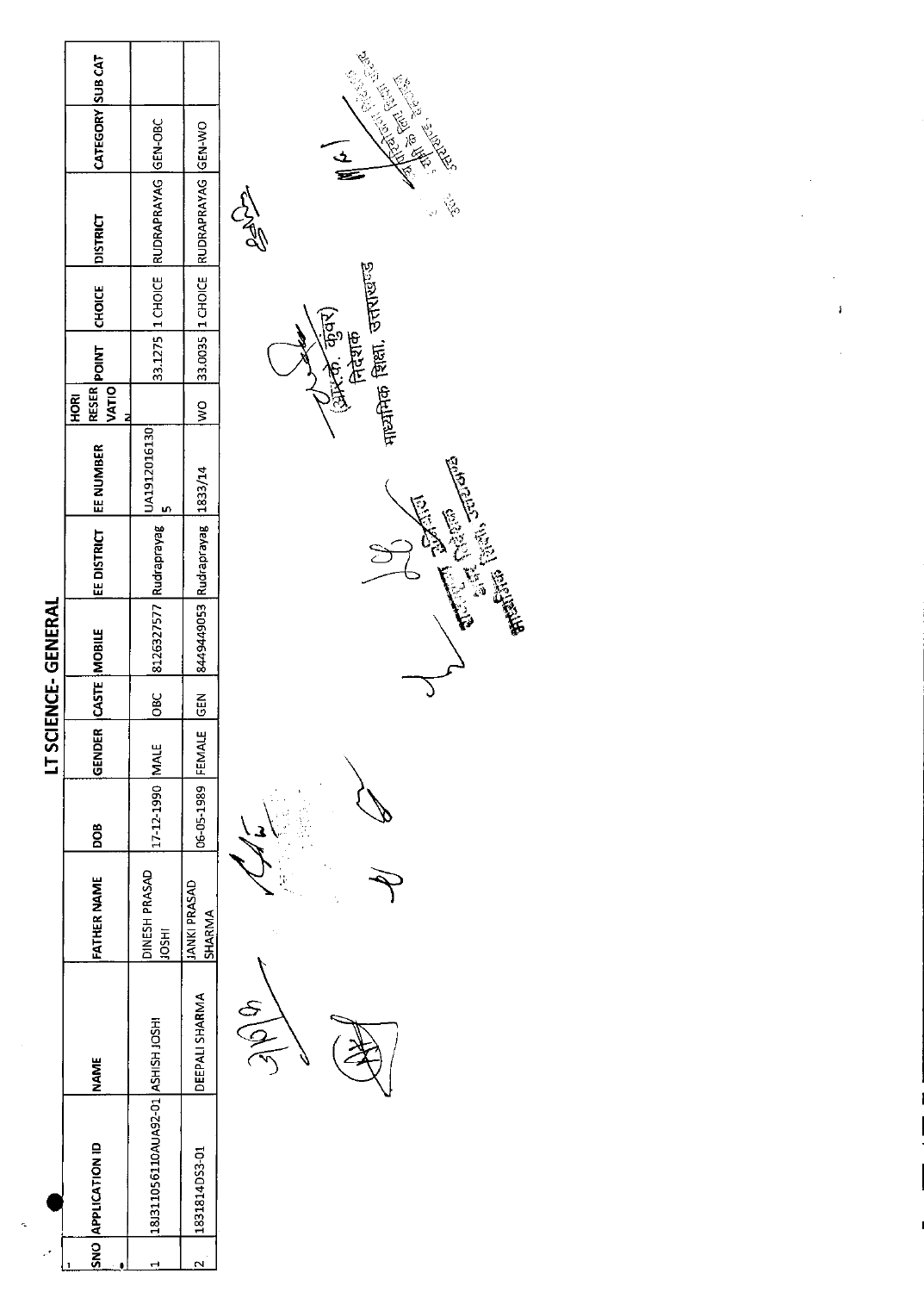$\ddot{\phantom{0}}$ 

|       | SNO APPLICATION ID             | <b>NAME</b>               | <b>FATHER NAME</b>            | <b>SOC</b>        | GENDER      | CASTE MOBILE |                       | EE DISTRICT  | EE NUMBER         | <b>RESER</b><br><b>VATIO</b><br><b>HORI</b> | <b>TVIIO4</b>    | CHOICE                 | <b>DISTRICT</b>                 | CATEGORY SUB CAT |  |
|-------|--------------------------------|---------------------------|-------------------------------|-------------------|-------------|--------------|-----------------------|--------------|-------------------|---------------------------------------------|------------------|------------------------|---------------------------------|------------------|--|
| ᆏ     | 18207P301W-01                  | <b>POOIA</b>              | RAJENDRA SINGH                | 12-12-1985        | FEMALE      | M3           | 7060159245            | <b>Tehri</b> | W-370/012         | ξ                                           | 33.3185          | 1 CHOICE               | <b>TEHRI</b>                    | GEN-WO           |  |
| N     | 180A22SU11232J1511-<br>5       | <b>SAVITA JUYAL</b>       | VISHAL MANI<br><b>JUYAL</b>   | 10-07-1993        | FEMALE      | <b>SC</b>    | 9557584308 Tehri      |              | UA2112015232<br>급 | š                                           | 32.4385          | 1 CHOICE               | TEHRI                           | GEN-OBC-<br>Ş    |  |
| m     | 18690R2V571-01                 | <b>VIJAY CHAND RAMOLA</b> | SUMER CHAND<br><b>RAMOLA</b>  | 05-11-1987        | MALE        | <b>SEN</b>   | 7500331891            | Tehri        | 6975/012          |                                             | 32.3725          | 1 CHOICE               | <b>TEHRI</b>                    | GEN-WO           |  |
| 4     | 1877A-01                       | AKANKSHA                  | PRITHVI SINGH<br><b>BISHT</b> | 19-10-1988        | FEMALE      | 도<br>이로      | 9410131115            | Tehri        | 77                | Š                                           | 32.303           | CHOICE<br>$\mathbf{r}$ | <b>TEHRI</b>                    | GEN-WO           |  |
| r.    | 182210B139M-05                 | MANJU BANGWAL             | SATYA PRAKASH<br>BANGWAL      | 06-08-1976        | FEMALE      | 듡            | 8126302301            | Dehradun     | 13920/12          | $\frac{1}{2}$                               | 32.2925          | 1 CHOICE               | <b>TEHRI</b>                    | GEN-WO           |  |
| G     | 18801U6S22211A7-01             | SMITA                     | BHOOP NARAYAN<br>SINGH SACHAN | 10-01-1993 FEMALE |             | <b>GEN</b>   | 9456535238            | Tehri        | UA2112017628      |                                             | 32.2225 1 CHOICE |                        | <b>TEHRI</b>                    | GEN-WO           |  |
| r     | 185830U125AW-01                | <b>ARTI UNIYAL</b>        | RAMESH UNIYAL                 | 16-03-1990        | FEMALE      | こと<br>この     | 9411184934            | Tehri        | W558/2013         | $\zeta$                                     | 32.0365          | 1 CHOICE               | TEHRI                           | GEN-WO           |  |
| ∞     | 181AU34271MM1372-<br>8         | MAMTA MEWAR               | INDRA SINGH<br><b>MEWAR</b>   | 15-08-1990 FEMALE |             | OBC          | 8126451208 Tehri      |              | UA2112173743 WO   |                                             | 31.984           | 1 CHOICE               | <b>TEHRI</b>                    | OBC-WO           |  |
| თ     | 18A221K65U01A8214-<br>5        | <b>ANIL KOTHARI</b>       | RAMESHWAR<br>PRASAD           | 28-10-1988 MALE   |             | <b>SC</b>    | 9808939239 Tehri      |              | UA2112016245<br>∞ |                                             | 31.8995 1 CHOICE |                        | <b>TEHRI</b>                    | <b>OBC</b>       |  |
| $\Xi$ | 183S1652S1A02U3312-<br>5       | SACHENDRA SINGH           | HUKAM SINGH                   | 02-07-1993        | <b>MALE</b> | X            | 7351333667            | Tehri        | UA2112015233<br>ය |                                             | 31.469           | 1 CHOICE               | <b>TEHRI</b>                    | ပ္တ              |  |
| $\Xi$ | 18U740N328A23121-01 NAYAN TARA |                           | GYANCHAND<br><b>SINGH</b>     | 02-12-1990        | FEMALE      | X            | 9557045017 Uttarkashi |              | UA2412017833<br>Z | $\tilde{\mathbf{z}}$                        | 31.2005 2 CHOICE |                        | <b>TEHRI</b>                    | SC-WO            |  |
|       |                                | $(M_{\odot})$             |                               |                   |             |              |                       |              |                   |                                             |                  |                        | $\mathbb{Z}_{\mathbb{Z}}^{(n)}$ |                  |  |

।<br>भार्यमिक शिक्षा, उत्तराखण्ड र्न्स्ट्राक<br>निदेशक Jole Britain 4

 $\mathcal{G}% _{M_{1},M_{2}}^{\alpha,\beta}(\varepsilon)$ 



 $\overline{\mathcal{E}}$ 

ARM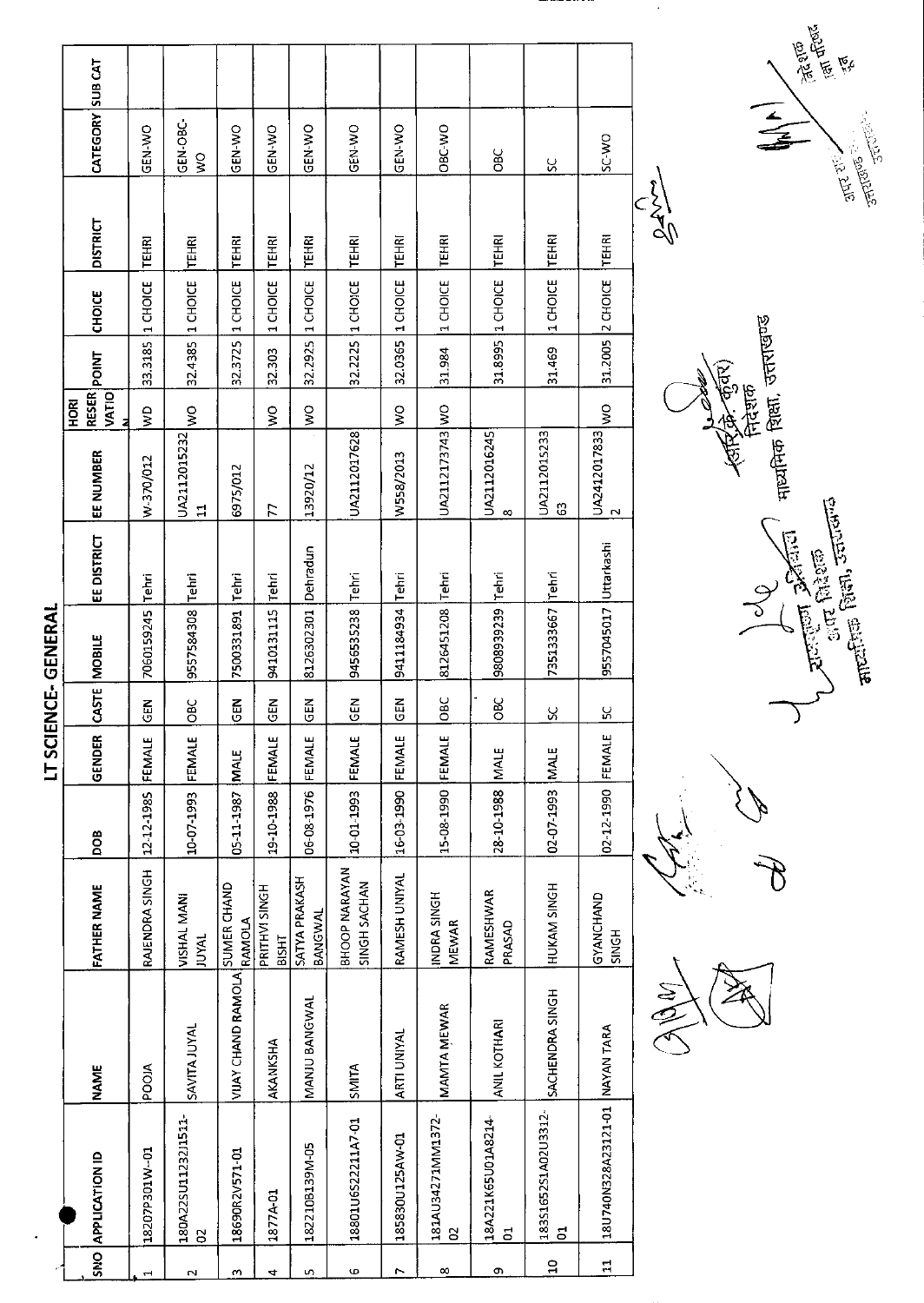|        |                         |                           |                               |                                |        |            | LT SCIENCE-GENERAL    |                         |                          |                      |                    |                           |          |                  |  |
|--------|-------------------------|---------------------------|-------------------------------|--------------------------------|--------|------------|-----------------------|-------------------------|--------------------------|----------------------|--------------------|---------------------------|----------|------------------|--|
|        | SNO APPLICATION ID      | <b>NAME</b>               | <b>FATHER NAME</b>            | <b>BOO</b>                     | GENDER |            | CASTE MOBILE          | EE DISTRICT             | EE NUMBER                | VATIO<br><b>HORI</b> | <b>RESER</b> POINT | <b>CHOICE</b>             | DISTRICT | CATEGORY SUB CAT |  |
|        | 18U1323A9270D2P81-<br>5 | <b>DEEPTI PATHAK</b>      | SATISH CHANDRA<br><b>HSOL</b> | 15-04-1990 FEMALE              |        | <b>Nap</b> | 9997396784   Nainital |                         | UA1222018379<br>S        | $\frac{1}{2}$        |                    | 32.8745 1 CHOICE US NAGAR |          | GEN-WO           |  |
| $\sim$ | 18114TMG16-01           | TEJASWI GAUTAM            | MUKESH KUMAR<br>GAUTAM        | 03-08-1988                     | FEMALE | <b>K3D</b> | 9837447519            | Udham S<br>Nagar        | M/161/14                 | ş                    | 32.6155 1 CHOICE   |                           | US NAGAR | GEN-VO           |  |
| m      | 1808811U28PM237A1-<br>5 | MANJU PANDEY              | GANESH DATT<br>PANDEY         | 27-09-1989 FEMALE              |        | <b>GEN</b> | 9958189730            | Udham S<br>Nagar        | UA2312018781<br>$\infty$ | $\geq$               |                    | 32.4345 1 CHOICE US NAGAR |          | GEN-WO           |  |
| 4      | 182A8103-W-01           | <b>AKTA</b>               | NAHINHI S N                   | 22-07-1989                     | FEMALE | <b>SEN</b> | 8191043281            | <b>Udham S</b><br>Nagar | W-803/12                 | Ş                    | 32.3865 1 CHOICE   |                           | US NAGAR | <b>CEN-WO</b>    |  |
| m      | 181K2AU7428435052-<br>g | <b>SUMIT KUMAR</b>        | SATYAPAL SINGH                | 31MM 1661-80-80                |        | <u>ss</u>  | 9568329949            | Udham S<br>Nagar        | UA2322015484             |                      | 31.24              | 1 CHOICE US NAGAR         |          | ပ္ပ              |  |
| ဖ      | 1800R2022A70U194S-<br>8 | RAVINDRA SINGH            | <b>DAN SINGH</b>              | 23-12-1990 MALE                |        | <b>DBC</b> | 9759101747 Champawat  |                         | UA0422010270<br>o        |                      |                    | 30.5285 4 CHOICE US NAGAR |          | <b>OBC</b>       |  |
|        |                         | $\mathbb{Z} \mathbb{N}^0$ |                               | $\frac{1}{4}$<br>$\frac{1}{4}$ |        |            |                       |                         |                          |                      |                    |                           | CIVES    |                  |  |

 $\sim$ 



**४<sub>चन्देन सिंह** बिस्ट<br>उप निर्दे**स**ा</sub> 13/12  $\ddot{z}$  $-\frac{1}{6}$ **C**